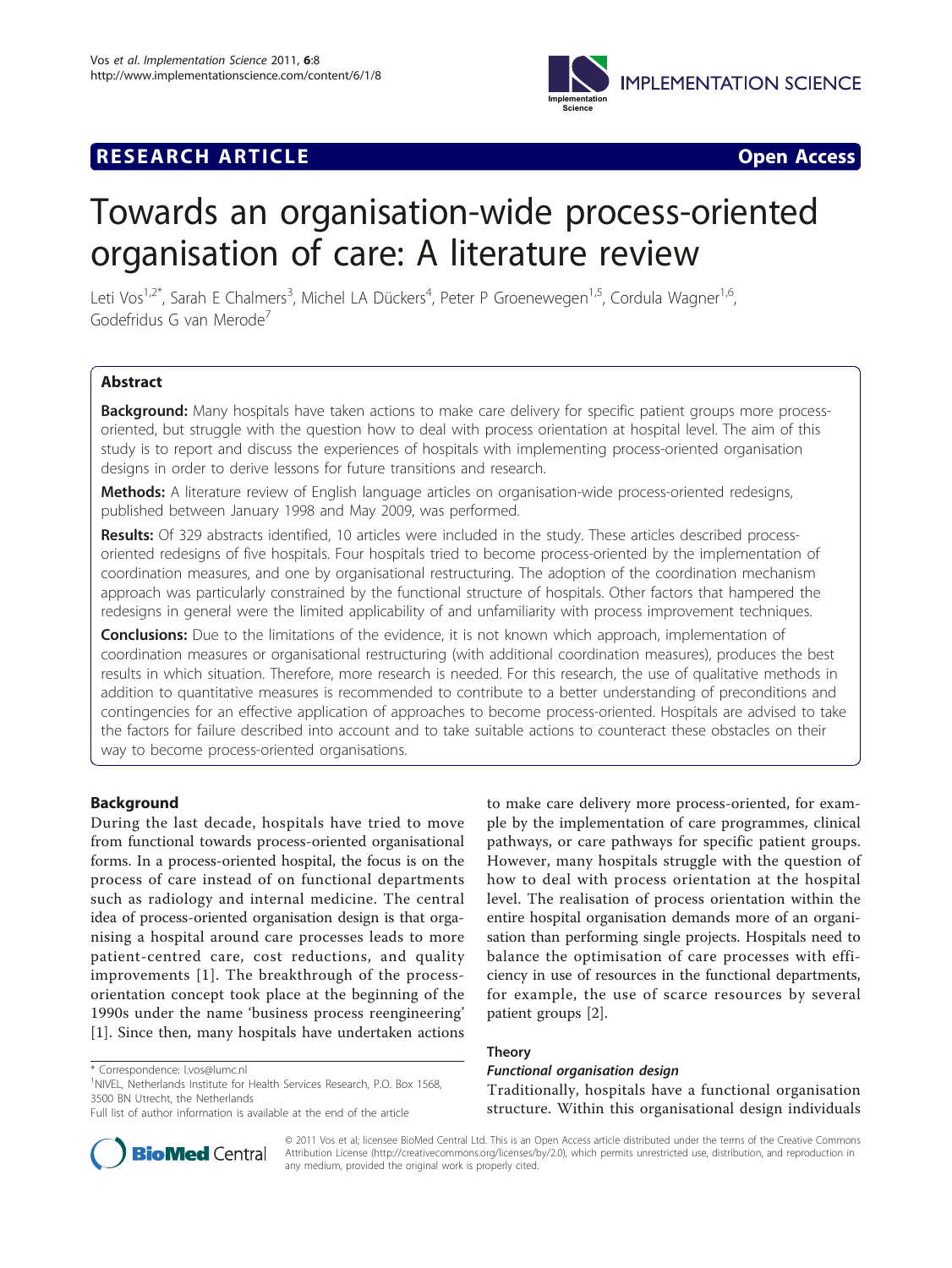with a similar area of expertise are grouped into independently controlled departments [\[1](#page-12-0),[3-6\]](#page-12-0). This type of organisation seemed the most appropriate to support and foster the knowledge development required by medical sciences [[5\]](#page-12-0). Departments within a functional organisation design often try to optimise their functioning according to the principles of scientific management. The central thought of scientific management is that efficiency can be improved by the division of labour in such a way that each individual is assigned to a specialised and repetitive activity [\[7](#page-12-0)]. However, this task specialisation does not favour the organisation of patients' care trajectories: due to the task specialisation, individual clinicians do not have the capabilities to control the workflow across department boundaries and thus the coordination of the care activities within a patients' care trajectory. The nature of planning in a functional organisation has thus many similarities with that of jobshops that are capacity driven [\[6,8](#page-12-0)]. As a result, a complex set of patient flows emerges where the care of the patient, their records, and the resources necessary for care have to be transferred between specialised clinicians and across department boundaries [[9\]](#page-12-0). Bottlenecks occur where one department pushes patients into another department that is not ready to take care of them. Due to this lack of coordination between departments, a functional organisation usually struggles with adaptation and efficiency problems in care processes [\[9](#page-12-0)], which in turn affect the quality of care delivery in terms of delivery reliability (e.g., waiting times) [[10\]](#page-12-0).

# Process-oriented organisation design

To improve efficiency and quality of care delivery, it is necessary to overcome the traditional functional organisation structure and reduce the complexity of patients' care processes with its many coordination and transfer points [[9](#page-12-0)]. This can be done by the implementation of a process-oriented organisation design. The central idea of process-oriented organisation can be described as 'structure follows process'; the organisation design is then dominated by cross-functional processes [\[1,11](#page-12-0)]. A crossfunctional process can be defined as a structured, measured set of activities designed to produce a specific output for a particular customer. It implies a strong emphasis on how work is done within an organisation, in contrast to a focus on what (as in functional organisations) [\[12](#page-12-0)].

An important aspect of a process-oriented organisation design is thus that it focuses on the optimal organisation of the process of care instead of functional departments. This means that all different disciplines involved in the care delivery of a patient have to work together as a group and strive to achieve common goals. Ideally, the physical layout is also adapted to the care processes [[9](#page-12-0),[13\]](#page-12-0). Furthermore, a process-oriented

organisation design is characterised by: a less hierarchical organisation, in which people have more responsibility, increased decision making capabilities, and act more autonomously and flexible [[14\]](#page-12-0); less fragmentation of responsibilities by appointing process owners [[4,15](#page-12-0)]; protocols, that ensure smooth coordination, continuity, and less variation between care processes per patient [[16,17\]](#page-12-0); a process-oriented view held by all employees [[15\]](#page-12-0); and performance-based or processbased payments [\[1](#page-12-0),[18](#page-12-0)].

However, there is no such a thing as 'the processoriented organisation structure.' Process-oriented organisations can have several organisation structures, like a product-line organisation structure [\[19,20](#page-12-0)] and a process-based organisation structure [\[21](#page-12-0)]. Table [1](#page-2-0) outlines the distinctions between functional and process-oriented organisational design.

#### Implementation of hospital-wide process orientation

Vera et al. [[1\]](#page-12-0) and Gemmel et al. [[1,4](#page-12-0)] described two main approaches to redesign functional organisation designs to more process-oriented organisation designs – by implementing coordination mechanisms (i.e., a product line organisation structure or matrix structure) and by organisational restructuring (i.e., a process-based organisation structure).

In the coordination mechanism approach the functional organisation is not changed, but coordinating structures, like care programmes or clinical pathways, are put on top of the existing organisation structure for the realisation of a smooth patient flow across boundaries of hospital departments [[4\]](#page-12-0). These coordinating structures, in the form of lateral connections, are used to bridge barriers erected by an organisation's structure. They establish the sequence of care activities (diagnostics, consultations, treatment) and the responsibilities of professionals involved in the diagnosis and treatment of logistically homogeneous patient groups, i.e., patient groups that need the same type of care activities in the same sequence ('product lines'). As a consequence, everybody involved in the care process should know what to expect in the next, and previous, steps. In the operations management literature methods can be found to assist the establishment of coordination measures aiming to optimise these care processes, such as reengineering [\[12](#page-12-0)], lean thinking [[13,22\]](#page-12-0) and Six Sigma [[23](#page-12-0)]. These methods describe which steps you should take to set up coordination measures and give ideas for the optimisation of care processes.

In the organisational restructuring approach, the functional organisation is restructured into an organisation with multidisciplinary departments that are based on the needs of a patient ('a process-based organisation structure'). These departments are then composed in such a way that they can handle a care process as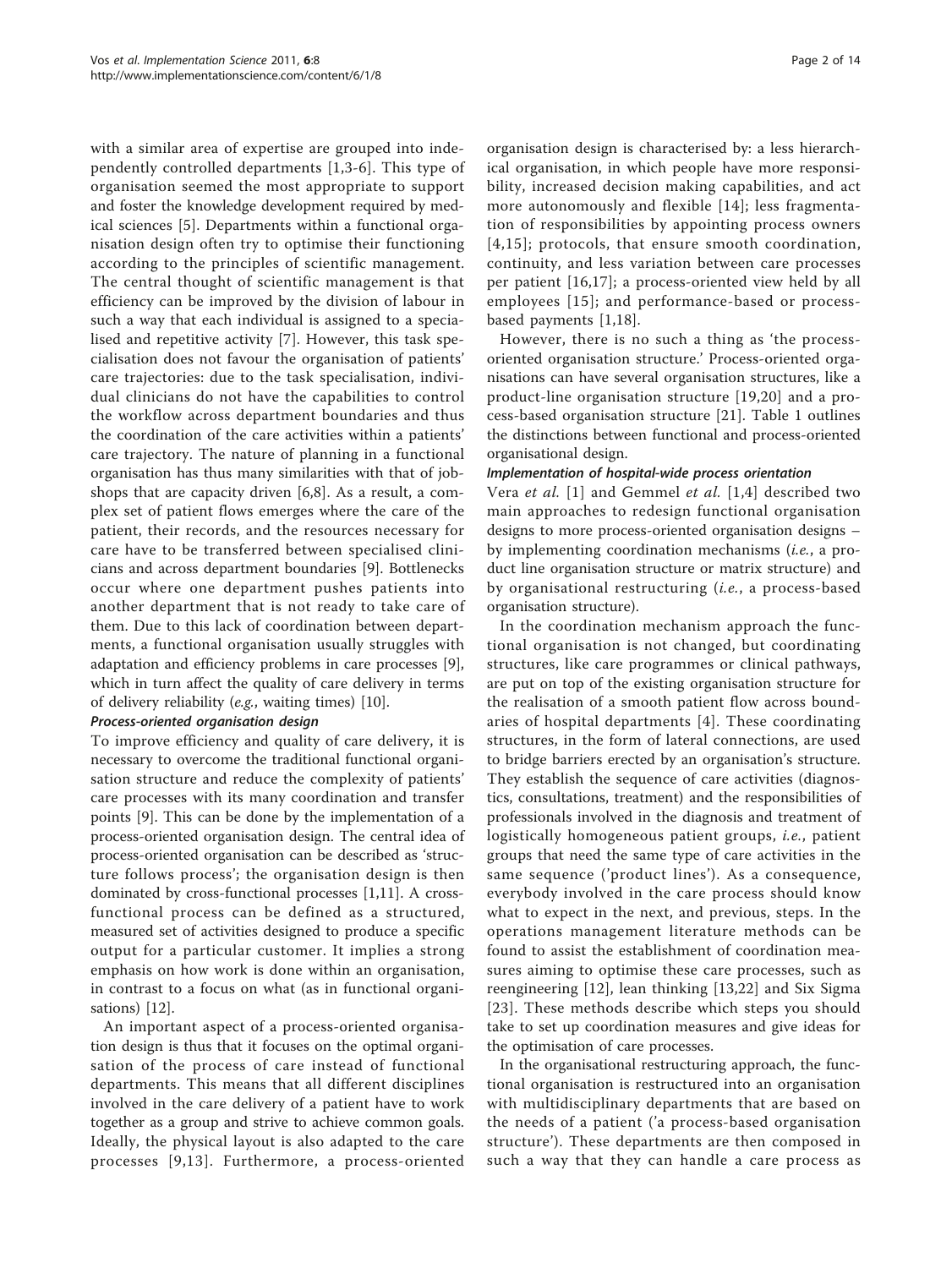|                                         | <b>Functional organisation</b>                                                                                                              | Process-oriented organisation                                                                                                                                                                                          |
|-----------------------------------------|---------------------------------------------------------------------------------------------------------------------------------------------|------------------------------------------------------------------------------------------------------------------------------------------------------------------------------------------------------------------------|
| Organisation<br>design                  | Similar capacities are grouped in a department (according to<br>their specialisation, education and training) [1,3], product<br>layout [53] | (a) Similar capacities are grouped in a department (according to<br>their specialisation, education and training) [1,3], product layout<br>[53] with additional coordinating structures (e.g., care<br>programmes) [4] |
|                                         |                                                                                                                                             | $-$ or $-$                                                                                                                                                                                                             |
|                                         |                                                                                                                                             | (b) Multidisciplinary organisational departments which are<br>organised around and based on care processes [1,21], process<br>layout [9,13,53], layout follows process [21]                                            |
| Organisational<br>Orientation           | Vertical orientation [15], objectives for an organisational<br>department can only be linked indirectly to value for the<br>patient [21]    | Patient-oriented [21]; horizontal orientation that cuts across the<br>organisational departments [4,21], activities can directly be linked<br>to value for the patients [13,15]                                        |
| Management<br>focus                     | Managing departments (pieces of the process) [15],<br>optimising department performance (capacity use) [9]                                  | Managing processes (holistic view) [11,15], optimising patient<br>flow                                                                                                                                                 |
| Decision making                         | Centralised [11]                                                                                                                            | Devolved to multidisciplinary teams [21]                                                                                                                                                                               |
| Responsibility for<br>care processes    | No one is in charge of the processes, because work is<br>organised around tasks [21]                                                        | Process owners have the full responsibility for the effective and<br>efficient running of a care process [21]                                                                                                          |
| Coordination<br>between<br>departments  | Ad hoc, frequent handovers of patients between departments<br>which remain largely uncoordinated [15,54]                                    | (a) Systematic coordination of handovers and co working as rule<br>[54] through additional structural coordination dimensions at the<br>top of the functional structure [21]                                           |
|                                         |                                                                                                                                             | $-0r-$                                                                                                                                                                                                                 |
|                                         |                                                                                                                                             | (b) Departments have relatively few interdependencies because<br>everyone relevant to the process belongs to the same<br>department, coordination across departments is kept at a<br>minimum [1,21]                    |
| Patient flow                            | Unstructured, unforeseeable and ill-defined [9,15], and<br>therefore a lot of variation in care activities for the same<br>patient groups   | Defined [15] and therefore predictable [9], except for clinical<br>exceptions to standardised care processes                                                                                                           |
| Inefficiency costs<br>in care processes | Lots of waste and transfer points resulting in inefficiency costs<br>in the care processes [9]                                              | Lower inefficiency costs in care processes then in<br>functional organisation, because waste and transfer points<br>are reduced [9]                                                                                    |

<span id="page-2-0"></span>Table 1 Characteristics of functional organisation and process-oriented organisations

comprehensively as possible and have relatively few interdependencies with other departments [[1,11,21\]](#page-12-0). Within the multidisciplinary departments, the tasks are performed autonomously and integratively by crossfunctional teams [[24](#page-12-0)]. As a result of this organisational structure, coordination of care processes is facilitated by the elimination of departmental borders, which in turn makes more precise planning possible [\[25](#page-12-0)]. However, to reach optimal quality and efficiency, the organisation restructuring is frequently accompanied by the development and implementation of coordination mechanisms.

Several aspects need to be taken into account in the process of organisational restructuring. First, it must be noted that the introduction of multidisciplinary departments must be coherent with a hospital's production structure. It is important to have a minimal critical mass; the multidisciplinary departments need thus to be consistent with the hospital production mix and patients' clinical needs [[26](#page-12-0)]. Second, it is critical to manage and overcome cultural barriers between several medical disciplines. Each medical discipline has its own values, problem-solving approaches, and language (jargon) due to educational experiences and the socialisation process that occur during training of medical professionals [\[27](#page-12-0)]. As a consequence, each medical professional primarily identifies with his own professional group, is committed to developing power and prestige of the profession, and looks for professional colleagues for support and censure [[1](#page-12-0)]. These profession-oriented cultures often cause conflict in multidisciplinary teams of process-oriented organisations. Members of multidisciplinary teams frequently experience, for example, role boundary conflicts when team members overstep boundaries of another individual's professional territory [\[28](#page-12-0)].

The adoption of either of these approaches does not automatically imply an increase in process orientation [[4\]](#page-12-0). To actually achieve positive effects on efficiency and quality of care, a change of work processes is needed as well. Clinicians, for example, have grown accustomed to working according to particular procedures during years of training and education [\[29](#page-12-0)]. These routines are repetitive, recognisable patterns of actions. Routines are confirmed and bound by formal, informal, written or unwritten rules [[30,31](#page-12-0)] like organisational procedures, protocols, and guidelines for care delivery, contracts, agreements, and job descriptions [\[29\]](#page-12-0). Adoption of an approach to move towards a process-oriented organisation is a collection of rules as well, which, like other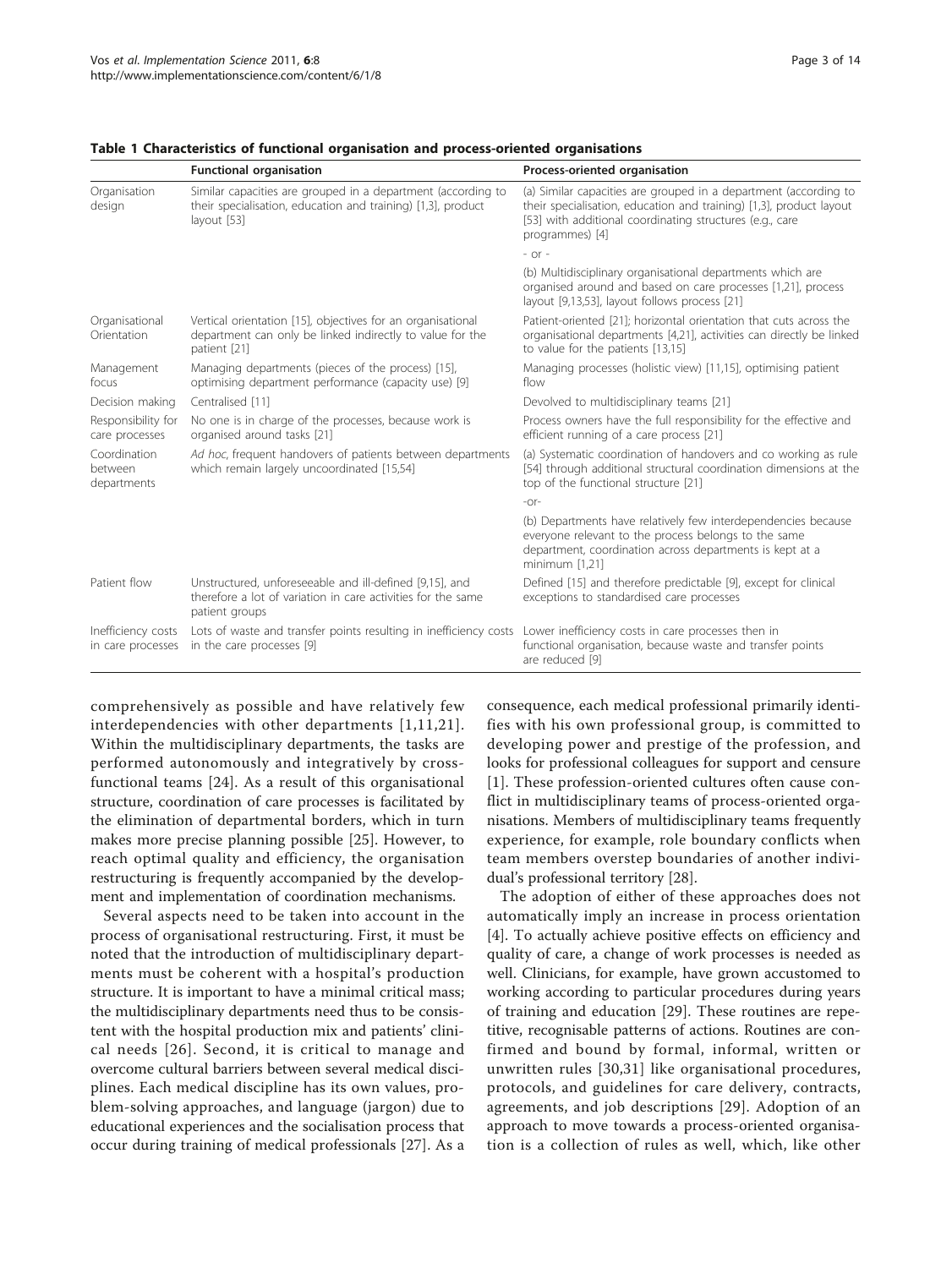rules, are intended to structure, guide, constitute, allow, oblige, or prohibit particular actions and interactions. However, these new rules are not always followed [\[31](#page-12-0)] and its unknown which (combination of) rules are effective.

#### Study aim

In an effort to extend the knowledge about transitions towards process orientation at the hospital level, we performed a literature review. The aim of the literature review is to report and discuss approaches that hospitals adopt for the development towards process-oriented organisations and the accompanying factors for success and failure in order to derive lessons for future transitions and research. The scope of this literature review is limited to the process-oriented organisation of clinical processes. Hence, the organisation of management (e.g., organising payments of staff, purchasing goods from suppliers) and ancillary processes (e.g., organising services for cleaning hospital wards and departments) are not taken into account.

# Methods

#### Search strategy

We searched the Pubmed, Embase, and Business Source Premier (BSP) databases for relevant English language articles with an abstract from January 1998 through May 2009. This date restriction is based on the fact that hospitals only adopted major redesign plans to become process-oriented organisations since the second half of the 1990s, and results of those plans would reasonably not be available before 1998.

The first step in our literature search was to find useful keywords (MeSH headings) in the Medical Subject Headings database. As a result, we selected six potentially relevant terms: Efficiency, Organisational; Patient-Centered Care; Process Assessment (health care); Organisational Innovation; Product Line Management; Hospital Restructuring. Next, we performed a Major Topic search in Pubmed using these MeSH terms in combination with the MeSH headings Hospitals and Hospital Administration. These two terms were added to the search command because every study had to involve a hospital redesign regarding the management of the internal organisation of the hospital. In Embase, we used the selected MeSH subheadings as keywords in our search. For the search in BSP, the list with all available standard keywords (subjects) in the database was scanned to find useful subjects. We selected 15 potentially relevant terms ('advanced planning & optimisation,' 'advanced planning & scheduling,' 'business logistics,' 'business logistics management,' 'corporate reorganisations,' 'health care reform,' 'organisational change,' 'organisational structure,' 'process optimisation,'

'product lines,' 'product orientation,' 'production engineering,' 'reengineering (Management),' 'work design,' 'workflow'). We searched the BSP database with these keywords in combination with the term 'hospital.'

#### Study selection and data extraction

After performing our search with the selected MeSH headings, articles were reviewed on the basis of the title and abstract. The studies had to assess hospital redesign that aimed to improve the control of at least two interfering care processes in terms of process-related topics. The studied redesigns should not (mainly) be aimed at changing the specifics of clinical practice, but should concern improvements in the flow of patients through the hospital. Inclusion and exclusion criteria are summarised in Table [2](#page-4-0). We decided not to specify inclusion criteria on outcome measures too strictly beforehand. Process orientation is a broad concept, covering a variety of structure, process, and outcome parameters. Furthermore, we did not set criteria for study designs used for the evaluation of the redesigns towards process-oriented organisations. In order to understand and evaluate this kind of intervention, research methods need to shed light on the interaction between the intervention and its context [\[32\]](#page-12-0). Therefore, studies using observational research methods are also included in this study next to quantitative methods.

Two reviewers (LV and SC) independently scanned titles and abstracts to select studies for consideration. Initial disagreements on study selection were resolved reaching consensus. Publications were selected for further assessment of the full text if inclusion criteria were met or if it was impossible to determine this based on the abstract. We used a standardised extraction checklist to obtain data on the main characteristics of the redesigns, study design, approaches used, relevant results, and factors for success and failure. Further, we looked in particular whether hospitals undertook specific measures to promote the adoption of new rules of the process-oriented organisation design within working procedures.

Additionally, we performed an extra search on the internet using Google® to find additional information about the redesigns that were described in the included articles of our search. For this search we used the name of the hospital and the keywords 'redesign' and 'reengineering.'

# Results

Figure [1](#page-5-0) shows the flow of papers through the review. Overall, 325 abstracts of articles published between January 1998 and May 2009 were identified. During abstract screening, 282 articles were excluded because they did not meet the inclusion criteria. A total of 43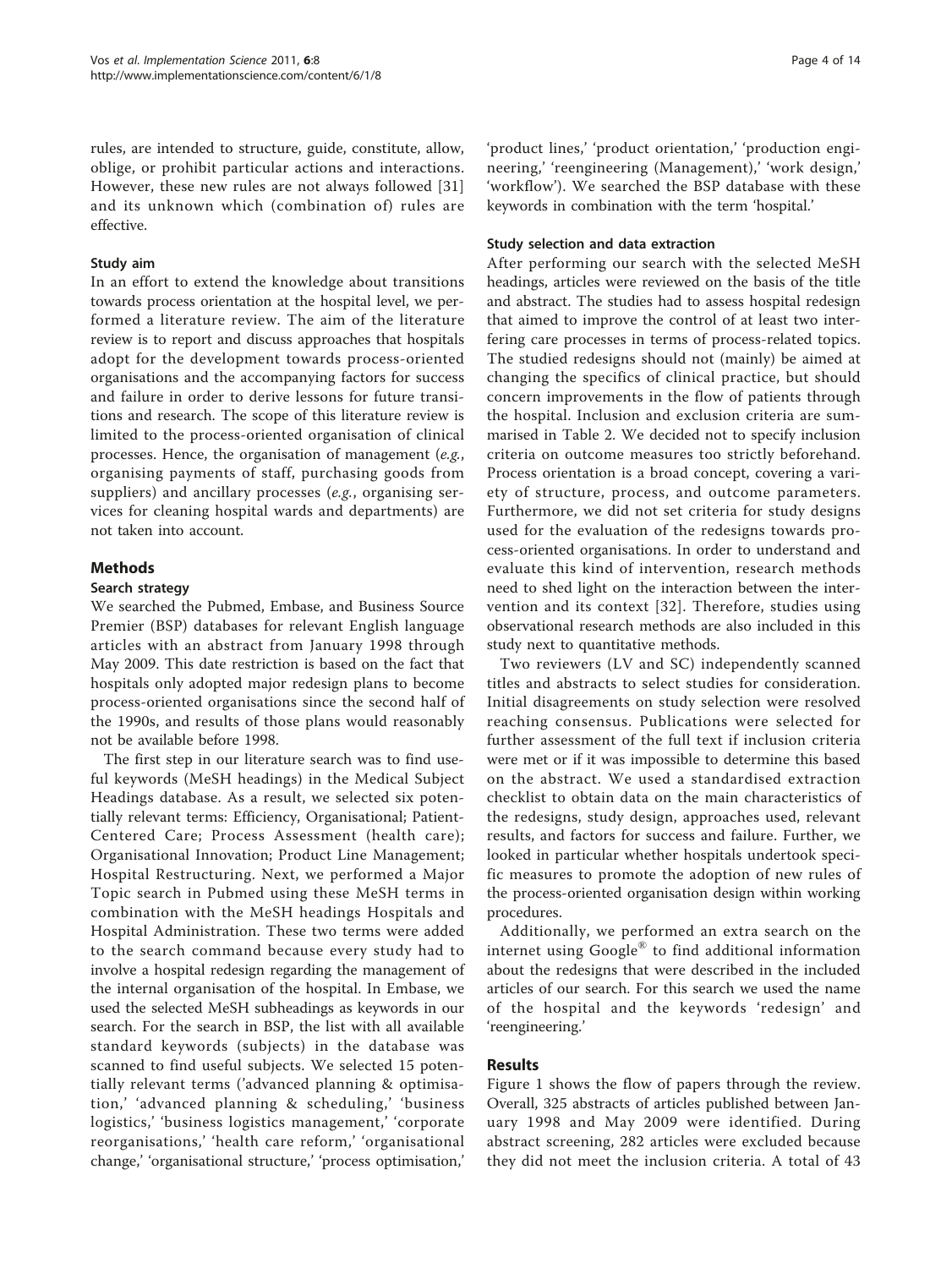<span id="page-4-0"></span>

| Table 2 Inclusion and exclusion criteria literature review |  |
|------------------------------------------------------------|--|
|------------------------------------------------------------|--|

| Inclusion criteria                                                                                                                 | <b>Exclusion criteria</b>                                                                                                                 |  |
|------------------------------------------------------------------------------------------------------------------------------------|-------------------------------------------------------------------------------------------------------------------------------------------|--|
| Article should:                                                                                                                    | Article focuses on:                                                                                                                       |  |
| - Contain an abstract;                                                                                                             | - Staff satisfaction and/or change only concerns job redesign or<br>responsibility changes;                                               |  |
| - Be written in English;                                                                                                           | - Changing the organisational structure or redesigning at organisational<br>level without aiming improvement of patient flow;             |  |
| - Focus on hospital organisations;                                                                                                 | - Changing the health structures at national levels;                                                                                      |  |
| - Address a restructure or redesign of patient flow at<br>organisational level, or at least for two interfering care<br>processes; | - Changing hospital ownership or affiliation;                                                                                             |  |
| - Contain a description of the transformation process/actual<br>intervention;                                                      | - Projects with main purpose of financial improvement, except where<br>this is used to form basis of organisational change or incentives; |  |
| - Be a study and not an editorial, letter to the editor, or opinion<br>piece;                                                      | - Changing the organisation of a single functional unit or a single care<br>pathway;                                                      |  |
| - Have been published after 1 January 1998 and before 1 May<br>2009.                                                               | - Change in software and/or hardware and IT with no intended effect on<br>patients flows;                                                 |  |
|                                                                                                                                    | - Description of methods, model and theories without empirical data;                                                                      |  |
|                                                                                                                                    | - The management of redesign and change projects;                                                                                         |  |
|                                                                                                                                    | - Redesign of buildings.                                                                                                                  |  |

articles was selected for detailed review, 33 additional articles were excluded subsequently for not meeting inclusion and exclusion criteria. Three of the ten remaining articles described different aspects of the redesign of Policlinico A. Gemelli (PG) [\[33-35](#page-12-0)], and two other articles described different aspects of the redesign of the Leicester Royal Infirmary (LRI) [[36,37](#page-13-0)]. The remaining four articles described redesigns of Denver Health (DH), Flinders Medical Center (FMC) and University of Wisconsin Hospitals and Clinics (UWHC). As a result, a total of five redesigns are described in this review. Our search on the internet using Google<sup>®</sup> provided extra information about the redesigns of DH [\[38](#page-13-0)], FMC [[39-41\]](#page-13-0) and LRI [[42](#page-13-0),[43](#page-13-0)].

The study designs, approaches used, applied supporting measures for the adoption of the approach, reported outcomes, and factors for success and faced challenges of the five included redesigns are summarised in Table [3,](#page-6-0) [4,](#page-7-0) and [5](#page-8-0) based on the retrieved literature.

#### Main characteristics of redesigns

The articles reported on redesigns in Australia (FMC), Italy (PG), United Kingdom (LRI) and United States (DH, UWHC) [[33-](#page-12-0)[37](#page-13-0),[44](#page-13-0)-[46\]](#page-13-0). Two of these redesigns aimed to implement process orientation for all patient services, including outpatients' and clinical care (PG, LRI) [[33-](#page-12-0)[37](#page-13-0)]. The other redesigns were limited to clinical care (DH, FMC) [[44](#page-13-0),[45\]](#page-13-0) and three clinical care lines (heart and vascular care, oncology and paediatric care) (UWHC) [[46\]](#page-13-0). All redesigns aimed to improve the patient flow through the hospital. Some redesigns had additional goals: cost reductions/efficiency improvements [\[33](#page-12-0)-[37,45,46\]](#page-13-0), patient safety [[45\]](#page-13-0), patient satisfaction [\[45,46\]](#page-13-0), and job satisfaction [\[45](#page-13-0)].

# Study designs

All redesigns were evaluated in uncontrolled before-after study designs. From the assessment of the PG, DH and FMC redesigns, precise information on study design, data gathering strategies, and outcome measures were lacking. The evaluation of the LRI redesign contained an assessment of changes in quantity and costs of the healthcare delivered using routine hospital and health authority data sources and specific monitoring data of the redesign programme [\[43](#page-13-0)]. Besides, a process evaluation that aimed to describe antecedents, context, implementation, and impact of the LRI redesign, and to derive lessons regarding management of change, was performed [[43\]](#page-13-0). For this process evaluation, additional qualitative data were gathered by documentation research, interviews, and notes from informal conversations and observational data from meetings. The evaluation of the UWHC redesign included serviceline metrics on financial performance, operational efficiency, and patient satisfaction using hospital data and patient surveys [[46](#page-13-0)].

#### Approaches used to move towards a process-oriented organisation

#### Coordination mechanism approach

Four of the five redesigns (DH, FMC, LRI, and PG) followed the coordination mechanism approach for the implementation of process orientation. Three of these redesigns (DH, LRI and PG) identified first common processing steps in medical treatment processes of patients, e.g., triage, diagnosis, and treatment. They subsequently analysed and optimised these processing steps by implementing coordination measures.

DH selected five overarching processing steps, 'access,' 'inpatient flow,' 'outpatient flow,' 'operating room flow,'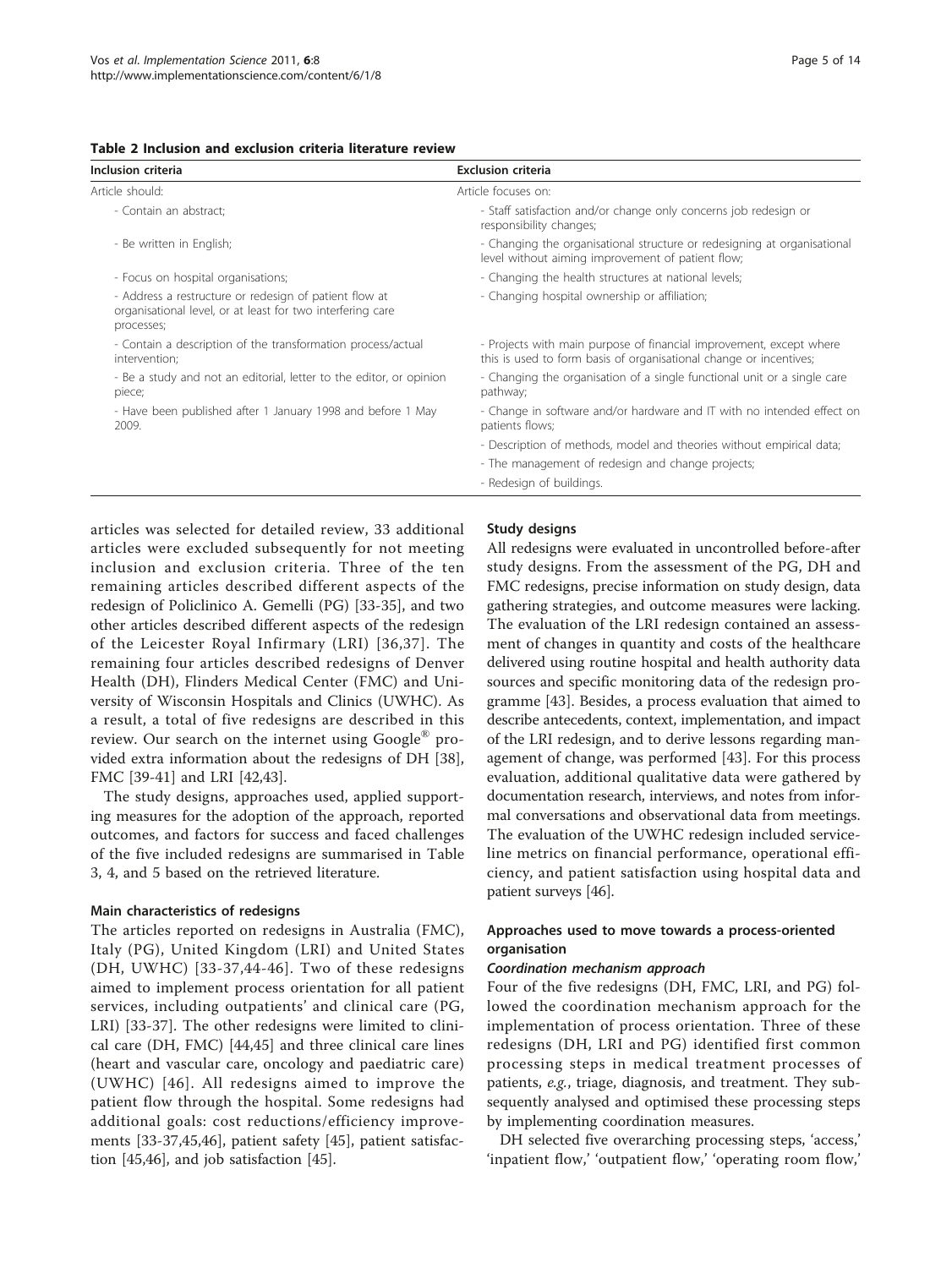<span id="page-5-0"></span>

and 'billing' as targets for the redesign of clinical care and administrative processes [[38,45](#page-13-0)]. For each processing step, a detailed map was created to diagram its current state, ideal state, and likely future state. DH then initiated a series of week-long 'Rapid-Improvement Events (RIEs),' five of which were conducted each month to improve individual processes within each processing step. In these RIEs, processes were mapped and unnecessary activities removed. For example, a RIE for the processing step 'access' was to improve the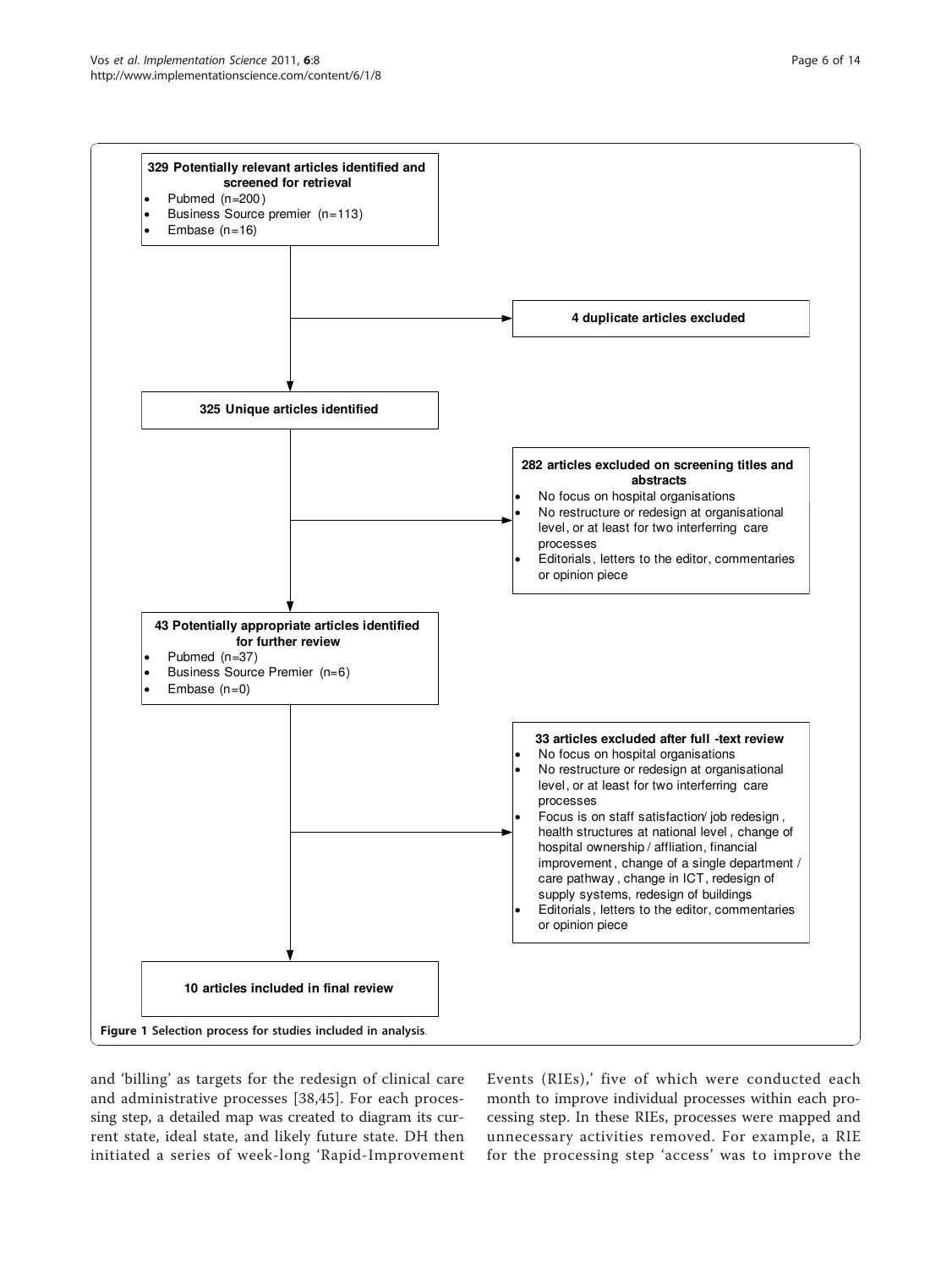#### <span id="page-6-0"></span>Table 3 Overview of included redesigns

|                                          | Denver Health (DH)                                                                                                                                                                                                                                                                                                                                                                                                                                                                                              | <b>Flinders Medical Center (FMC)</b>                                                                                                                                                                                                                                                                                                                                                                                                                                                                                                                                           |
|------------------------------------------|-----------------------------------------------------------------------------------------------------------------------------------------------------------------------------------------------------------------------------------------------------------------------------------------------------------------------------------------------------------------------------------------------------------------------------------------------------------------------------------------------------------------|--------------------------------------------------------------------------------------------------------------------------------------------------------------------------------------------------------------------------------------------------------------------------------------------------------------------------------------------------------------------------------------------------------------------------------------------------------------------------------------------------------------------------------------------------------------------------------|
| Setting                                  | A 398-bed hospital in Denver, United States                                                                                                                                                                                                                                                                                                                                                                                                                                                                     | A 500-bed teaching general hospital in Adelaide, Australia                                                                                                                                                                                                                                                                                                                                                                                                                                                                                                                     |
| Aim redesign                             | To improve patient safety and satisfaction, efficiencies and<br>cost reductions, and job satisfaction                                                                                                                                                                                                                                                                                                                                                                                                           | To improve patient flow through the emergency department<br>(ED), medical and surgical patients                                                                                                                                                                                                                                                                                                                                                                                                                                                                                |
| Study design                             | Uncontrolled before-after study, including an analysis of<br>positive and negative antecedent conditions                                                                                                                                                                                                                                                                                                                                                                                                        | Uncontrolled before-after study                                                                                                                                                                                                                                                                                                                                                                                                                                                                                                                                                |
| Evaluation period                        | 2003 to 2008                                                                                                                                                                                                                                                                                                                                                                                                                                                                                                    | 2003 to 2007                                                                                                                                                                                                                                                                                                                                                                                                                                                                                                                                                                   |
| Redesigned services                      | Clinical care and administrative processes                                                                                                                                                                                                                                                                                                                                                                                                                                                                      | Clinical care (first emergency care, then surgical care, medical<br>care)                                                                                                                                                                                                                                                                                                                                                                                                                                                                                                      |
| Applied approach                         | Coordination mechanism approach                                                                                                                                                                                                                                                                                                                                                                                                                                                                                 | Coordination mechanism approach                                                                                                                                                                                                                                                                                                                                                                                                                                                                                                                                                |
| Measures to change<br>working procedures | Not reported                                                                                                                                                                                                                                                                                                                                                                                                                                                                                                    | Not reported                                                                                                                                                                                                                                                                                                                                                                                                                                                                                                                                                                   |
| Outcomes in general                      | Reductions in operating room expenses; fewer dropped<br>patient calls; cost savings                                                                                                                                                                                                                                                                                                                                                                                                                             | Positive results for redesign at the emergency department<br>(less congestion; reduced throughput time); No outcomes<br>reported for the elective surgical care process redesign                                                                                                                                                                                                                                                                                                                                                                                               |
| Outcomes on<br>indicators                |                                                                                                                                                                                                                                                                                                                                                                                                                                                                                                                 |                                                                                                                                                                                                                                                                                                                                                                                                                                                                                                                                                                                |
| Finances                                 | No quantitative figures reported                                                                                                                                                                                                                                                                                                                                                                                                                                                                                | No quantitative figures reported                                                                                                                                                                                                                                                                                                                                                                                                                                                                                                                                               |
| Operational<br>efficiency                | No quantitative figures reported                                                                                                                                                                                                                                                                                                                                                                                                                                                                                | Length of stay:                                                                                                                                                                                                                                                                                                                                                                                                                                                                                                                                                                |
|                                          |                                                                                                                                                                                                                                                                                                                                                                                                                                                                                                                 | - Time spent at the ED: $\downarrow$ (from 5.4 hours to 4.8 hours).                                                                                                                                                                                                                                                                                                                                                                                                                                                                                                            |
|                                          |                                                                                                                                                                                                                                                                                                                                                                                                                                                                                                                 | - Length of stay of emergency admissions: $\downarrow$ by one day.                                                                                                                                                                                                                                                                                                                                                                                                                                                                                                             |
|                                          |                                                                                                                                                                                                                                                                                                                                                                                                                                                                                                                 | Throughput time:                                                                                                                                                                                                                                                                                                                                                                                                                                                                                                                                                               |
|                                          |                                                                                                                                                                                                                                                                                                                                                                                                                                                                                                                 | - The number of patients leaving the ED without waiting to<br>be treated: $\downarrow$ (approximately from 4% to less than 2%)                                                                                                                                                                                                                                                                                                                                                                                                                                                 |
|                                          |                                                                                                                                                                                                                                                                                                                                                                                                                                                                                                                 | Patient volume:                                                                                                                                                                                                                                                                                                                                                                                                                                                                                                                                                                |
|                                          |                                                                                                                                                                                                                                                                                                                                                                                                                                                                                                                 | - Patients seen at the ED: $\uparrow$ (from 140 to a range of 180 to<br>210 patients per day [managed within the same physical<br>space and with similar staff-patient ratios]).                                                                                                                                                                                                                                                                                                                                                                                               |
|                                          |                                                                                                                                                                                                                                                                                                                                                                                                                                                                                                                 | - Emergency admissions: $\uparrow$ (from 1,200 to over 1,600 a<br>month).                                                                                                                                                                                                                                                                                                                                                                                                                                                                                                      |
| Patient Satisfaction                     | No quantitative figures reported                                                                                                                                                                                                                                                                                                                                                                                                                                                                                | No quantitative figures reported                                                                                                                                                                                                                                                                                                                                                                                                                                                                                                                                               |
| Patient Safety                           | No quantitative figures reported                                                                                                                                                                                                                                                                                                                                                                                                                                                                                | Adverse events:                                                                                                                                                                                                                                                                                                                                                                                                                                                                                                                                                                |
|                                          |                                                                                                                                                                                                                                                                                                                                                                                                                                                                                                                 | - Number and types of serious adverse advents throughout<br>the hospital a year: $\downarrow$ (from 91 to 19)                                                                                                                                                                                                                                                                                                                                                                                                                                                                  |
| Factors for success                      | The change strategy was built on ideas that were developed<br>and tested in preceding projects; Leader of transformation<br>was a clinician, who drew on her professional status and<br>familiarity with clinical practice; Political and financial support<br>of the city; Training of nurses, clinicians and middle managers<br>in Lean improvement techniques; Previous (positive)<br>experience with change management                                                                                      | Leadership by senior executives; Clinical leadership; Team-<br>based problem solving; A focus on patient journey; Access to<br>data; Ambitious targets; External facilitators to break down the<br>'silo' mentality and facilitating multidisciplinary teamwork;<br>Organisational readiness; Selection of projects - start the<br>redesign process with a problem that obviously needs to be<br>fixed; Strong performance management; A process for<br>maintaining improvement; Communicating the methodology<br>and results in many different ways, i.e., Lean thinking days |
| Challenges                               | To manage system-wide changes while horizontal<br>communication across occupations, departments and sites is<br>impeded; To promote the use of industrial techniques to<br>clinicians while they lack experience working with these<br>problem solving and quality improvement techniques; To<br>manage shortcomings in IT infrastructure in providing data<br>for RIEs; To mobilise (financial) resources needed for the<br>redesign while the hospital has safety net obligations (cannot<br>delete services) | To manage the tension between the bottom-up approach of<br>Redesigning Care and the more usual 'command and control'<br>(top-down) process adopted by healthcare managers who,<br>once the problem is identified, see their role as coming up<br>with a solution that front-line staff then have to implement                                                                                                                                                                                                                                                                  |

telephone call abandonment rate. Next to the optimisation of common processing steps, DH focused on development of its infrastructure for information technology and workforce (identifying the 'right people' through personnel selection techniques).

LRI identified four hospital processing steps, 'patient visit,' 'patient test,' 'emergency entry,' and 'hospital stay,' and planned to redesign these processing steps within specially created 'laboratories' [\[36,37](#page-13-0)]. Originally, they planned to redesign the 'patient test' and 'patient visit'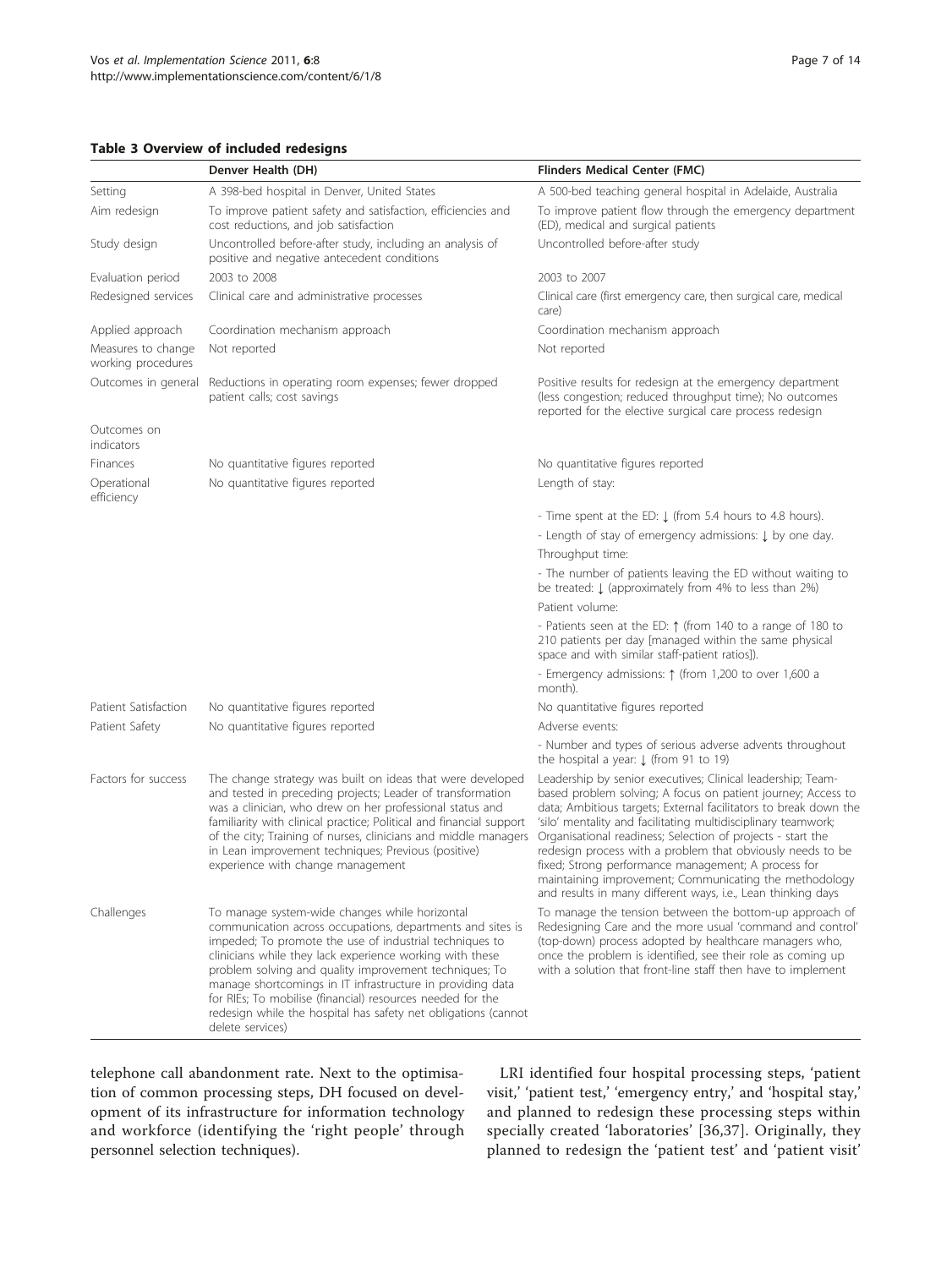#### <span id="page-7-0"></span>Table 4 Overview of included redesigns, continued

|                                             | Leicester Royal Infirmary (LRI)                                                                                                                                                                                                                                                                                                                                                                                                                                                                       | Policlinico A. Gemelli (PG)                                                                                                                                                                                                                                     |
|---------------------------------------------|-------------------------------------------------------------------------------------------------------------------------------------------------------------------------------------------------------------------------------------------------------------------------------------------------------------------------------------------------------------------------------------------------------------------------------------------------------------------------------------------------------|-----------------------------------------------------------------------------------------------------------------------------------------------------------------------------------------------------------------------------------------------------------------|
| Setting                                     | $A > 1,000$ -bed university hospital in Leicester, United Kingdom                                                                                                                                                                                                                                                                                                                                                                                                                                     | A 1,500-bed teaching hospital in Roma, Italy                                                                                                                                                                                                                    |
| Aim redesign                                | To improve hospital performance in all areas (including hospital<br>costs, patient process times, length of in-hospital stay)<br>dramatically                                                                                                                                                                                                                                                                                                                                                         | To introduce a new patient-oriented mentality; to reduce costs                                                                                                                                                                                                  |
| Study design                                | Uncontrolled before-after study and a process evaluation                                                                                                                                                                                                                                                                                                                                                                                                                                              | Uncontrolled before-after study                                                                                                                                                                                                                                 |
| Evaluation period                           | 1995 to 1998                                                                                                                                                                                                                                                                                                                                                                                                                                                                                          | 1995 to 1998                                                                                                                                                                                                                                                    |
| Redesigned<br>services                      | All patient services (outpatients' and clinical care)                                                                                                                                                                                                                                                                                                                                                                                                                                                 | All patient services (outpatients' and clinical care)                                                                                                                                                                                                           |
| Applied<br>approach                         | Coordination mechanism approach                                                                                                                                                                                                                                                                                                                                                                                                                                                                       | Coordination mechanism approach                                                                                                                                                                                                                                 |
| Measures to<br>change working<br>procedures | Process management                                                                                                                                                                                                                                                                                                                                                                                                                                                                                    | Not reported                                                                                                                                                                                                                                                    |
| Outcomes in<br>general                      | The impact of redesign on hospital services, costs and<br>organisation was not as dramatic as initially anticipated (initial<br>targets were ambitious); The overall efficiency was not<br>transformed (as assessed through a quantitative evaluation of<br>its performance)                                                                                                                                                                                                                          | Positive results for the introduction of the DC and<br>reorganisation of surgical wards; Results of the medical wards<br>are positive but have to be further improved to reach goals of<br>the redesign                                                         |
| Outcomes on<br>indicators                   |                                                                                                                                                                                                                                                                                                                                                                                                                                                                                                       |                                                                                                                                                                                                                                                                 |
| Finances                                    | Output per £ (in comparison with other teaching Trusts), some    No quantitative figures reported<br>examples:                                                                                                                                                                                                                                                                                                                                                                                        |                                                                                                                                                                                                                                                                 |
|                                             | - Weighted activity per £ of operating costs: $\uparrow$ (from £44 million<br>to £55 million cheaper than average).                                                                                                                                                                                                                                                                                                                                                                                   |                                                                                                                                                                                                                                                                 |
|                                             | - Weighted activity per staff numbers (staff productivity): 1<br>(from 21% to 41% better than average).                                                                                                                                                                                                                                                                                                                                                                                               |                                                                                                                                                                                                                                                                 |
|                                             | N.B. At macro level it is not possible to directly attribute the<br>efficiency improvements to re-engineering - a number of other<br>driving forces were also having influence.                                                                                                                                                                                                                                                                                                                       |                                                                                                                                                                                                                                                                 |
| Operational<br>efficiency                   | LRI used a lot of measures, some examples:                                                                                                                                                                                                                                                                                                                                                                                                                                                            | Length of stay:                                                                                                                                                                                                                                                 |
|                                             | - Length of stay: $\downarrow$ (from 4.93 to 4.68)                                                                                                                                                                                                                                                                                                                                                                                                                                                    | - Preoperative hospital stay of surgical patients: $\downarrow$ (from 57 to<br>$4.1$ days)                                                                                                                                                                      |
|                                             | - Bed throughput: $\uparrow$ (from 66 to 78).                                                                                                                                                                                                                                                                                                                                                                                                                                                         | - Preoperative hospital stay of medical patients: $\int$ (from 10 to<br>9.6 days).                                                                                                                                                                              |
|                                             | - Total admissions per bed (a year): $\uparrow$ (89 to 108)                                                                                                                                                                                                                                                                                                                                                                                                                                           |                                                                                                                                                                                                                                                                 |
|                                             | - Percentage of bed occupancy: remained stable around 80%                                                                                                                                                                                                                                                                                                                                                                                                                                             |                                                                                                                                                                                                                                                                 |
| Patient<br>Satisfaction                     | Patient satisfaction surveys among 'walking wounded' patients:<br>no change                                                                                                                                                                                                                                                                                                                                                                                                                           | No quantitative figures reported                                                                                                                                                                                                                                |
| Patient Safety                              | No quantitative figures reported                                                                                                                                                                                                                                                                                                                                                                                                                                                                      | No quantitative figures reported                                                                                                                                                                                                                                |
| Factors for<br>success                      | Not reported                                                                                                                                                                                                                                                                                                                                                                                                                                                                                          | Not reported                                                                                                                                                                                                                                                    |
| Challenges                                  | To mobilise enough commitment to reengineer while clinical<br>involvement in laboratories was low; To ignore the need for<br>tailoring of interventions to clinical situations; To manage<br>divergent views about nature and purpose of services between<br>reengineers and clinicians; To manage changes that crossed<br>specialty and directorate boundaries; To have the right<br>ambition (results may not be at expense of learning or<br>generate cynicism instead of interest and enthusiasm) | To manage changes that involve more hospital departments.<br>For example, in surgical wards, the activity as a whole is<br>conditioned by the operating rooms, while in medical wards,<br>functioning is very complex and interacts with the entire<br>hospital |

(diagnostic services and outpatient clinics) first before redesigning 'emergency access' and 'patient stay' (clinical care processes). However, this phased approach was replaced by plans to redesign the processing steps concurrently to reduce chances of creating a partially redesigned organisation and to manage the interaction between hospital processes and challenging existing departmental and functional boundaries. Nevertheless, reengineering became more local than corporate because it was shaped and managed at the level of groupings of functional departments. The 'laboratories' were dismantled and the responsibility and accountability for redesign projects were shifted from reengineers in laboratories to functional departments to better suit the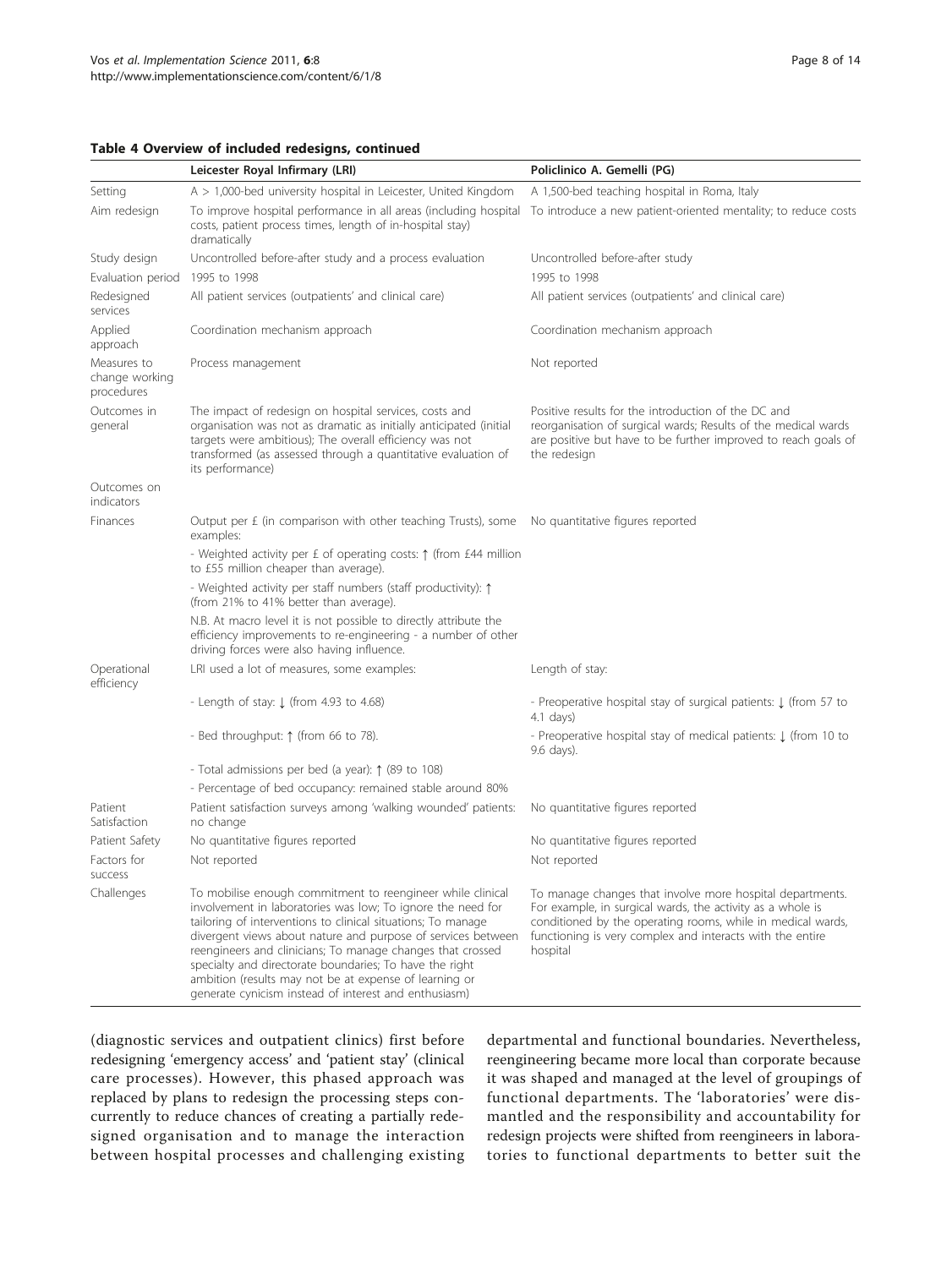#### <span id="page-8-0"></span>Table 5 Overview of included redesigns, continued

|                                          | University of Wisconsin Hospitals and Clinics (UWHC)                                                                                                                                                                                                                                                                                                                                                                                                                                                                                                           |
|------------------------------------------|----------------------------------------------------------------------------------------------------------------------------------------------------------------------------------------------------------------------------------------------------------------------------------------------------------------------------------------------------------------------------------------------------------------------------------------------------------------------------------------------------------------------------------------------------------------|
| Setting                                  | A 489-bed tertiary care centre in Madison, United States                                                                                                                                                                                                                                                                                                                                                                                                                                                                                                       |
| Aim redesign                             | To improve efficiency and patient satisfaction, and stabilising institutional financial health while keeping quality<br>high                                                                                                                                                                                                                                                                                                                                                                                                                                   |
| Study design                             | Uncontrolled before - after study                                                                                                                                                                                                                                                                                                                                                                                                                                                                                                                              |
| Evaluation period                        | 2000 to 2004                                                                                                                                                                                                                                                                                                                                                                                                                                                                                                                                                   |
| Redesigned services                      | Heart and vascular care, oncology and paediatric care                                                                                                                                                                                                                                                                                                                                                                                                                                                                                                          |
| Strategy type                            | Organisational restructuring approach                                                                                                                                                                                                                                                                                                                                                                                                                                                                                                                          |
| Measures to change working<br>procedures | Incentives for clinical care lines and departments                                                                                                                                                                                                                                                                                                                                                                                                                                                                                                             |
| Outcomes in general                      | Financial: each clinical care line demonstrated improved percent margin, improved net revenues, and increases in<br>local and regional market share; Operational: operational efficiency, measured by patient volume change, inpatient<br>length of stay data, improved from pre clinical care line metrics; Patient satisfaction: improved patients satisfaction<br>surveys were documented for each clinical care line                                                                                                                                       |
| Outcomes on indicators                   |                                                                                                                                                                                                                                                                                                                                                                                                                                                                                                                                                                |
| Financial                                | Margins (profits [%]):<br>- Heart and vascular care: $\uparrow$ (from 4.2 to 10.3)<br>- Oncology: 1 (from 14 to 15.5)<br>- Pediatric care: $\uparrow$ (from -8.2 to -0.8)                                                                                                                                                                                                                                                                                                                                                                                      |
| Operational efficiency                   | Length of stay:<br>- Heart and vascular care: J. (from 8.5 to 5.5 days)<br>- Oncology: $\downarrow$ (from 6.7 to 6.0 days)<br>- Pediatric care: $\downarrow$ (from 5.4 to 4.4 days)<br>Patient volume (Inpatients discharges [ID]/outpatients visits [OV]):<br>- Heart and vascular care: ID $\uparrow$ (from 3220 to 3550), OV $\uparrow$ (from 31.915 to 36.556)<br>- Oncology: : ID $\uparrow$ (from 2738 to 2795), OV $\uparrow$ (from 87.858 to 89.507)<br>- Pediatric care: : ID $\uparrow$ (from 2632 to 3047), OV $\uparrow$ (from 114.369 to 123.997) |
| Patient Satisfaction                     | Press Ganey Surveys for overall rating of care received:<br>- Heart and vascular care: $\uparrow$ (from 85 to 96)<br>- Oncology: 1 (from 85 to 94)<br>- Pediatric care: 1 (from 85 to 91)                                                                                                                                                                                                                                                                                                                                                                      |
| Patient Safety                           | No quantitative figures reported.                                                                                                                                                                                                                                                                                                                                                                                                                                                                                                                              |
| Factors for success                      | Enthusiastic participation of clinicians and their willingness to change practice patterns to achieve care efficiencies;<br>Administrative support which made it possible to reorganise and relocate care units within the hospital to<br>centralise areas of specialty care and to adopt universal nursing practices on units where patients had similar<br>requirements                                                                                                                                                                                      |
| Challenges                               | To get agreement for collaboration of staff clinicians and their willingness to change practice patterns                                                                                                                                                                                                                                                                                                                                                                                                                                                       |

redesign of the processing steps to local interests and agendas.

PG identified five processing steps of the medical treatment process of patients as targets for their redesign: 'emergency care,' 'outpatient care,' 'diagnostic service and laboratories,' 'operating rooms' and 'medical/surgical care' [[33,34](#page-12-0)]. Subsequently, PG identified patient groups that are processed equally within these processing steps, e.g., outpatients or inpatients that are booking an outpatient (follow-up) appointment. Next, they optimised these processing steps, starting at the pre-hospitalisation process and the scheduling for outpatients appointments. The pre-hospitalisation process was, for example, optimised by planning all preoperative care activities (routine tests, initial patient evaluation) on one day.

In contrast to the three redesigns described, FMC did not focus its redesign at the optimisation of individual processing steps of care processes (e.g., scheduling outpatients' appointments), but on the optimisation of the

patient flow between and within processing steps of care processes [[39,44\]](#page-13-0). FMC first divided the clinical care processes in emergency, surgical, and medical care. Within these three groups, FMC identified high volume patient flows by searching for patient groups that had a number of processing steps in common ('patient-care families'), for example for 'short emergency care' (likely to be discharged) and for 'long emergency care' (likely to be admitted). Next, they looked at the processing steps of the identified patient-care families to improve the sequencing of the processes involved by eliminating 'waste': steps in a care process that do not add value to a care process (e.g., waiting times, unnecessary movement of personnel and patients). This involved mapping out the daily processes for clinical teams, then obtaining agreement on new sequences. Once an efficient and effective way of undertaking a process had been developed and agreed on, it became standard procedure. This happened for instance for the way medical staff organise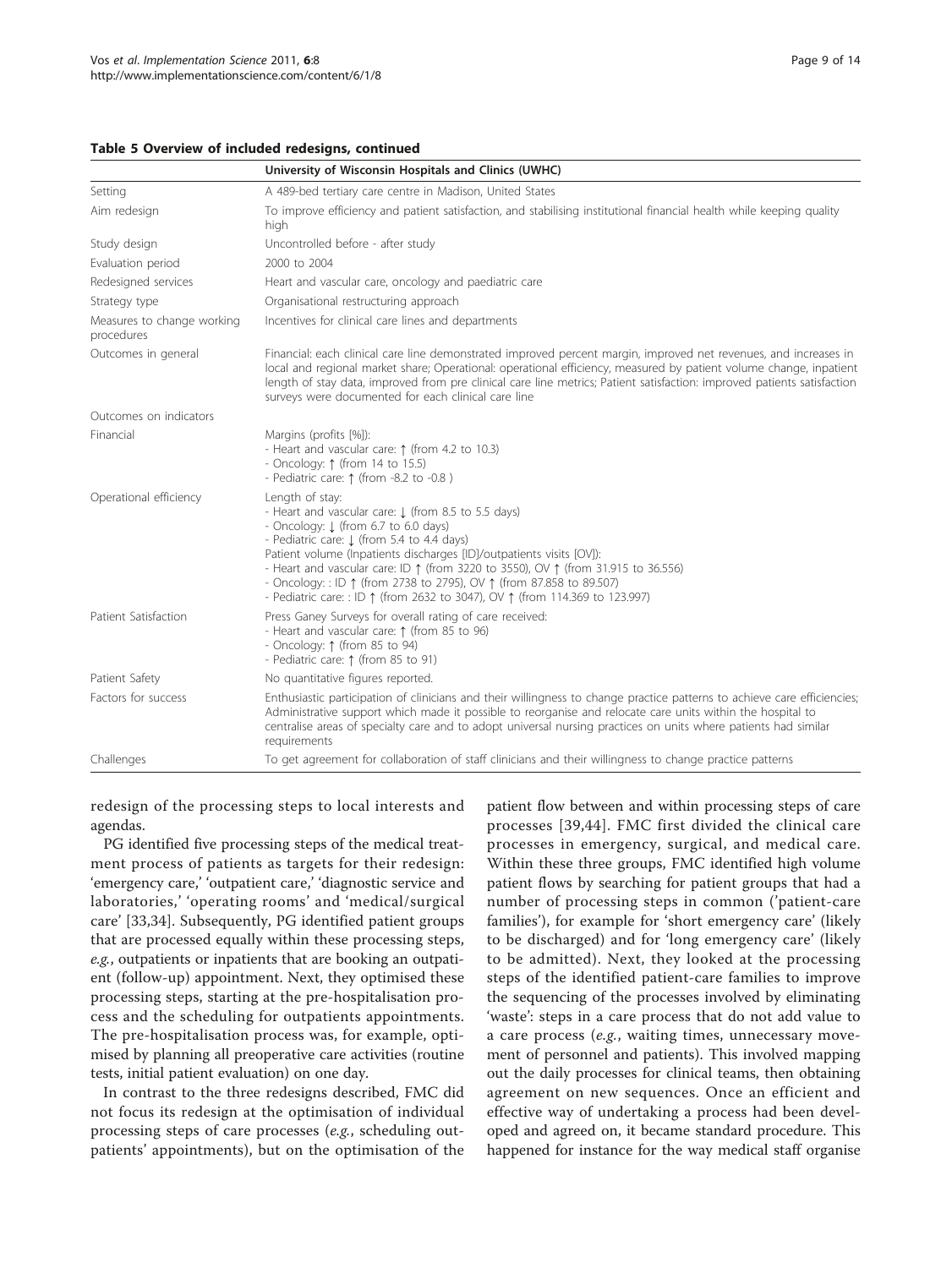their day across the hospital [[39](#page-13-0),[44\]](#page-13-0). While using this method, FMC worked gradually towards process orientation of their clinical care processes: first, they redesigned all emergency care processes, followed by the surgical and medical care processes.

#### Organisational restructuring approach

UWHC followed the organisational restructuring approach. UWHC gradually worked towards a clinical care line matrix structure, in which disease-and patientbased processes are streamlined in focused clinical units. An internal and external market analysis led to the selection of the first three clinical areas (heart and vascular care, oncology, and paediatric care) for clinical care line development [[46](#page-13-0)]. These three areas had the necessary leadership in place, institutional strength, and there was regional need for these services. The services were centralised to geographical areas of the hospital dedicated to care and management of these patient groups. This included relocation and redesign of hospital units and diagnostic facilities for heart and vascular patients, the oncology clinical care line, and the construction of a free-standing adjacent children's hospital tower [[46](#page-13-0)]. In 2006, UWHC was planning to expand from three to six clinical care lines. The newest additions were transplantation, neuroscience, and orthopaedics.

#### Supporting measures to change working procedures

It appeared that two hospitals took supporting measures to promote compliance to the rules of the processoriented organisation design on the work floor. Within the redesign of LRI, hospital management tried to enforce compliance by changing authority and power structures. LRI introduced process management as an attempt to strengthen managerial accountability and responsibility for patient processes at the level of the functional departments, and to improve managerial communication and decision making across functional departments [[36,37\]](#page-13-0). UWHC developed an incentivisation process that allowed both departments and clinical care lines to have financial rewards for success in order to enforce compliance to the new working methods as well as to sustain the quality of all services that were not yet redesigned [[46](#page-13-0)].

# Reported outcomes of the redesigns

There are large differences between the types of outcomes described. Of four redesigns (FMC, PG, LRI, and UWHC) data from before and after implementing changes to become process-oriented were reported (Tables [3](#page-6-0), [4](#page-7-0), and [5\)](#page-8-0) [[34](#page-12-0),[44,46](#page-13-0)]. The reported results of the FMC and PG redesigns were limited to a number of positive outcomes on operational efficiency for specific patient groups or specific departments (e.g., throughput

times and length of in-hospital stay) [[34,](#page-12-0)[44](#page-13-0)]. LRI and UWHC reported results on financial outcomes, operational efficiency, and patient satisfaction. LRI's redesign led to improvements on financial indicators and indicators for operational efficiency, but these were not as big as initially anticipated. It appeared that improvements in the individual sectors of the hospital only produced a marginal improvement in the overall efficiency of LRI [[36,37\]](#page-13-0). Furthermore, LRI did not succeed in significantly reconfiguring previous patterns of organisation: clinical directorates and specialties survived as organisational forms [[37](#page-13-0)]. The redesign of UWHC resulted in improved operational efficiency, patient satisfaction, and financial performance [\[46\]](#page-13-0). Of the remaining redesign, DH, only qualitative descriptions of the results were reported in the retrieved literature: 'it led to reductions in operating room expenses, fewer dropped patient calls and cost savings' [[45\]](#page-13-0).

#### Factors for success and challenges faced

In three redesigns (FMC, DH and UWHC), we found factors for success in the retrieved literature, including: senior management support [[41](#page-13-0)]; clinical leadership and involvement [[41,45](#page-13-0),[46](#page-13-0)]; team-based problem solving [[41](#page-13-0)]; adequate Information and Communication Technology (ICT) support [[41,45\]](#page-13-0); administrative support [[46\]](#page-13-0); ambitious targets [[41](#page-13-0)]; external facilitators [[41](#page-13-0)]; organisational readiness [[41](#page-13-0)]; selection and execution of projects in order of urgency [[41\]](#page-13-0); using a change strategy that already proved to be successful [\[45](#page-13-0)]; and good communication and training in the quality improvement techniques [[41,45](#page-13-0)].

In the retrieved literature about all five redesigns challenges to the redesigns were reported (Tables [3,](#page-6-0) [4,](#page-7-0) and [5\)](#page-8-0). The main challenges that were reported by the hospitals that followed the organisational restructuring approach were related to the improvement techniques used within the redesigns, the organisational structure, and the nature of care delivery. Three of the four hospitals (FMC, DH, and LRI) mentioned that the technique used for process improvement was sometimes challenging. Two of these hospitals made use of 'lean' as core technique, which originates from industry. The aim of this technique is to optimise care processes or processing steps by the elimination of activities that do not add value to the patients, like waiting times or movements of staff and patients. In DH, the application of 'lean' was sometimes difficult because clinicians lack experience with this kind of improvement technique [[45](#page-13-0)]. In FMC, the 'lean' technique posed a challenge to the middle and senior managers [[44](#page-13-0)]. They had to change roles from the traditional, top down, problemsolving responsibilities towards a more bottom-up approach, in which they first had to understand how the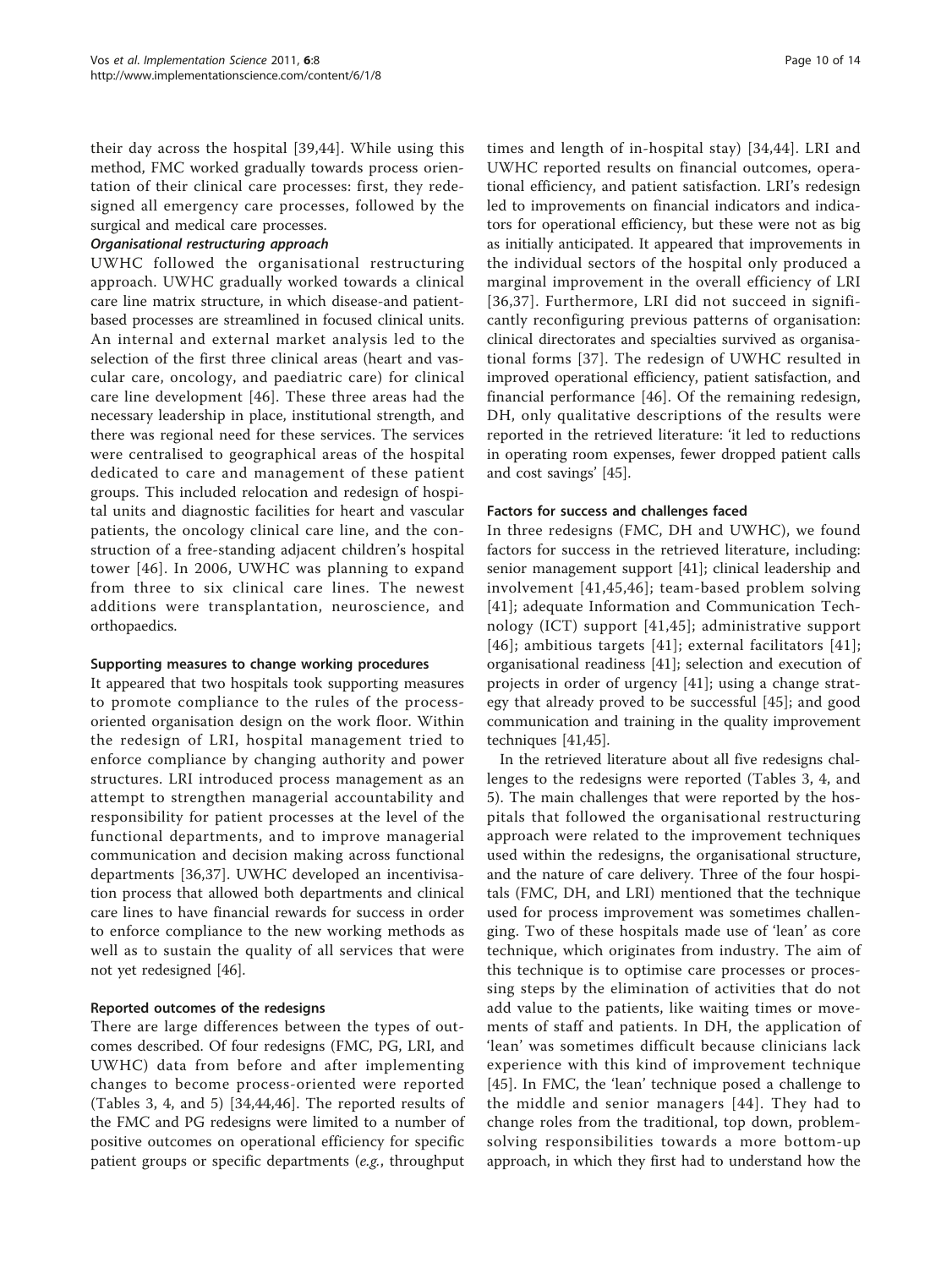work is done as well, as what the root causes of delays are and other impediments to flow, before they could come up with a solution. In LRI, the redesign was based on business process redesign, which aims at radical improvements. Consistent with the logic that people need to think big and radically to realise big improvements, LRI set ambitious aims for its redesign, but these turned out to be too ambitious, which came at the expense of learning and generated cynicism instead of interest and enthusiasm [\[42\]](#page-13-0).

Furthermore, two hospitals (LRI and DH) reported that the nature of care delivery prevented them to fully apply the selected approach to come to a processoriented organisation. DH, did not feel free, like most firms in industry, to delete services and focus on strategically important services [[45](#page-13-0)]. This hampered DH to free financial resources needed for the redesign. In LRI, the nature of care delivery hampered the hospital to adopt the standardised hospital processing steps 'patient visits,' 'patient test,' 'emergency entry,' and 'hospital stay' to every patient group in a rapid and mechanistic fashion. The need to tailor the redesigned processes to different patient groups took time.

In addition, three hospitals (PG, DH, and LRI) reported that the existing departmental and functional boundaries hampered the implementation of the redesign. PG experienced that making changes was much more difficult in departments that interact with the entire hospital – *e.g.*, the operating room – than in departments that only depend on input of one department, such as surgical wards [\[34](#page-12-0)]. DH perceived a lack of horizontal communication across occupations, departments, and sites [\[45](#page-13-0)]. LRI experienced that making changes across the interfaces of existing specialties and clinical directorates was a slow and difficult process. The introduction of process management to improve managerial communication and decision making across specialties and clinical directorates could not significantly change this pattern [[37](#page-13-0)].

In contrast, the hospital that adopted the organisational restructuring approach did not report any of the abovementioned difficulties. Instead, UWHC reported difficulties in clinician collaboration [\[46\]](#page-13-0).

# **Discussion**

Worldwide, hospital organisations are changing their functional structure into structures that focus on patient care processes. In this literature review, we assessed five examples of hospitals that pursued a process-oriented organisational form and the accompanying factors affecting their success or failure in the redesign process. The study points out that four out of five hospitals tried to move to a process-oriented organisation of care by the implementation of coordination mechanisms. Only one of them followed the organisational restructuring approach. From the results of these hospitals, it seems that the adoption of either approach can possibly lead to the desired process orientation. The UWHC redesign demonstrated that the adoption of the organisational restructuring approach can be relatively successful: patient satisfaction, financial outcomes, and operational outcomes of the redesigned services were improved. However, the UWHC adopted the organisational restructuring approach for only three, and later on six, strategically important patient groups. This leaves the question whether the organisational restructuring approach would also be potentially successful for strategically less important services or for the organisation of care delivery for patients with needs that do not fit within existing clinical care lines. Vera et al. already pointed out that this could be difficult, because political and ethical obligations of hospitals prevent them from withdrawing small volume services to focus only on strategically important ones of sufficient volumes that justify the creation of multidisciplinary departments [\[1](#page-12-0)].

Three of the four other hospitals (DH, FMC, and PG) demonstrated that the coordination mechanism approach can lead to positive results, but they did not report on the results very extensively. FMC and PG only reported some general results on process measures, and DH only reported qualitative descriptions. LRI, on the other hand, evaluated its redesign extensively, but the results were disappointing: financial outcomes and practice patterns showed no improvement. Patient satisfaction was not measured. From the reported factors for failure, it appeared that the adoption of the coordination mechanism approach was constrained, particularly by the functional organisation design of hospitals. Improvement of control at process level by coordination measures requires that departments give priority to the service level provided to patients (e.g., short access times, waiting times for diagnostic examinations, and throughput times) instead of to the performance of their department (utilisation of resources) [[47](#page-13-0)]. An attempt of LRI to break the previous pattern of the functional organisation by the implementation of non committal process management did not work [[37](#page-13-0),[42\]](#page-13-0). This underlines the importance of measures that enforce compliance. Vera et al. recommends, for example, the establishment of financial incentives that are based on the performance of care processes [[1\]](#page-12-0). Further, it seems that within this approach an initial focus on logistically homogeneous patient groups, assisted by bottom-up knowledge of healthcare professionals, could help to overcome the functional division of labour. The redesigns of DH, LRI, and PG did not focus on care processes of logistically homogeneous patient groups but on single steps of care processes. This resulted only in improvements to the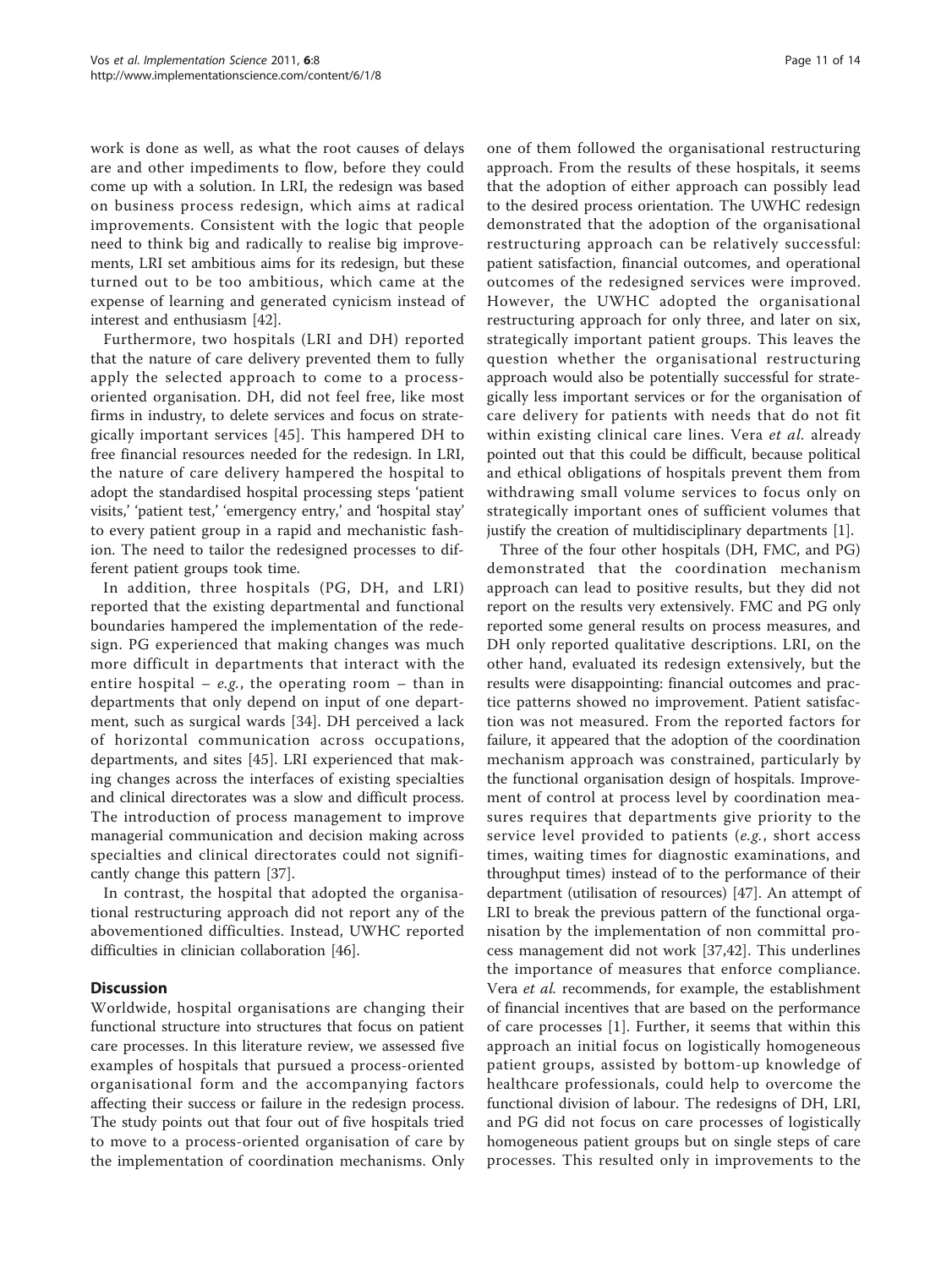processes of individual departments instead of changes improving the overall coordination of care activities, delivered by several departments within a patients' care process. Optimisation of these 'isolated' processing steps did not lead to more collaboration between departments and more process orientation within the whole care trajectory of patients. Besides, the optimisation of linkages between the processing steps did not get the attention of the hospital because of the focus on 'isolated' processing steps. However, it appeared from the FMC redesign that an initial focus on logistically homogenous patient groups stimulated encouraged healthcare professionals to work together as a group to optimise linkages between processing steps, and to delete all steps in a care process that did not add value.

Next to these specific points of interest for the different approaches to become process-oriented, we could derive some more general lessons for future redesigns from the results of the literature review. First, tailoring is needed. LRI tried to rollout general redesigns of processing steps to every clinical situation, but this appeared to be impossible due to the multitude of different clinical and disease patterns. Second, clinical engagement and additional administrative support for the use of quality improvement techniques is crucial to the success of the redesign. The evaluations of the DH, FMC, LRI, and UWHC redesigns pointed out that changes to clinical services cannot succeed without the input of clinicians. On the other hand, it appeared in two redesigns (FMC and DH) that clinicians lack experience in applying improvement techniques. Besides, professionals working in hospitals already face huge demands on their time, and, justifiably, may not always be willing to prioritise time consuming service redesign over spending time with patients. Therefore, it is very important to involve clinicians in redesigning services and to also offer them administrative support with the development and the implementation of coordination measures.

Unfortunately, we are not able to judge which of the two approaches delivers the best results in which circumstances. For such an assessment more studies are needed. Such studies have to include information on study design, objectives, approach, patient population, and results.

Limitations of the review should be considered in interpreting the results. Due to the limited number of studies found, the generalisations made are weak. As in any review, we may have missed relevant studies. We believe that given the worldwide amount of activity of hospitals to become process-oriented, a very limited number of studies have been published addressing approaches to move towards a process-oriented organisation design. This is probably due to the nature of the

phenomenon studied. Like other types of planned change or innovation, (successful) organisation wide redesign moves sequentially, from awareness of gaps to identification of solutions, implementation of selected solutions, and institutionalisation of solutions [[20](#page-12-0)]. This hampers evaluation and publication of these kinds of interventions. Another explanation of the limited number of studies we found could be the fact that process orientation in hospitals does not succeed and that studies about failures are not published. The cause of fail-

within the education of medical professionals. To extend theories and knowledge about the best approaches to become process-oriented, and how to overcome barriers to success, it is important that the main focus of future research is on the preconditions or contingencies for an effective application of processoriented organisation designs in healthcare, and how to ensure appropriate application at a later date. To gain insight into these preconditions and contingencies, we recommend using qualitative research methods (e.g., observation, semi-structured interviews) as well as quantitative methods. Qualitative research methods are able to shed light on the interaction between the characteristics of the redesign and its environmental and organisational context, which cannot be clarified by quantitative research methods [\[48-51](#page-13-0)]. This is important because redesigns are complex interventions that are introduced into complex 'social worlds' [\[50,52\]](#page-13-0).

ure could be the strong institutionalised functional division of tasks in healthcare systems, which also exist

Further, it is important that future research focuses on the development of a valid measure for the degree of process orientation that allows us to compare results of several redesign initiatives. Vera et al. [[1\]](#page-12-0) and also Gemmel et al. [[4\]](#page-12-0) have already made the first steps for the development of such a measure. However, their measures do have their limitations. The items used  $(e.g.,)$ clinical pathways, multidisciplinary teamwork, performance-based payment) to measure process orientation by Vera et al. were quite global so that responding to these items for a whole hospital leaves a great deal of room for measurement error [[1\]](#page-12-0). The measure used by Gemmel et al. did not include all dimensions of process orientation, but did focus on the process-oriented of medical professionals [[4\]](#page-12-0). However, the degree of process orientation of medical professionals is very important in determining the success of implementation: after all, top management may change structures, including reporting responsibilities of middle and lower management, but this does not automatically lead to more process orientation in work processes, which is needed to effectuate the process orientation at hospital level.

Next, future research needs to develop a set of valid measures for outcomes of redesigns to be able to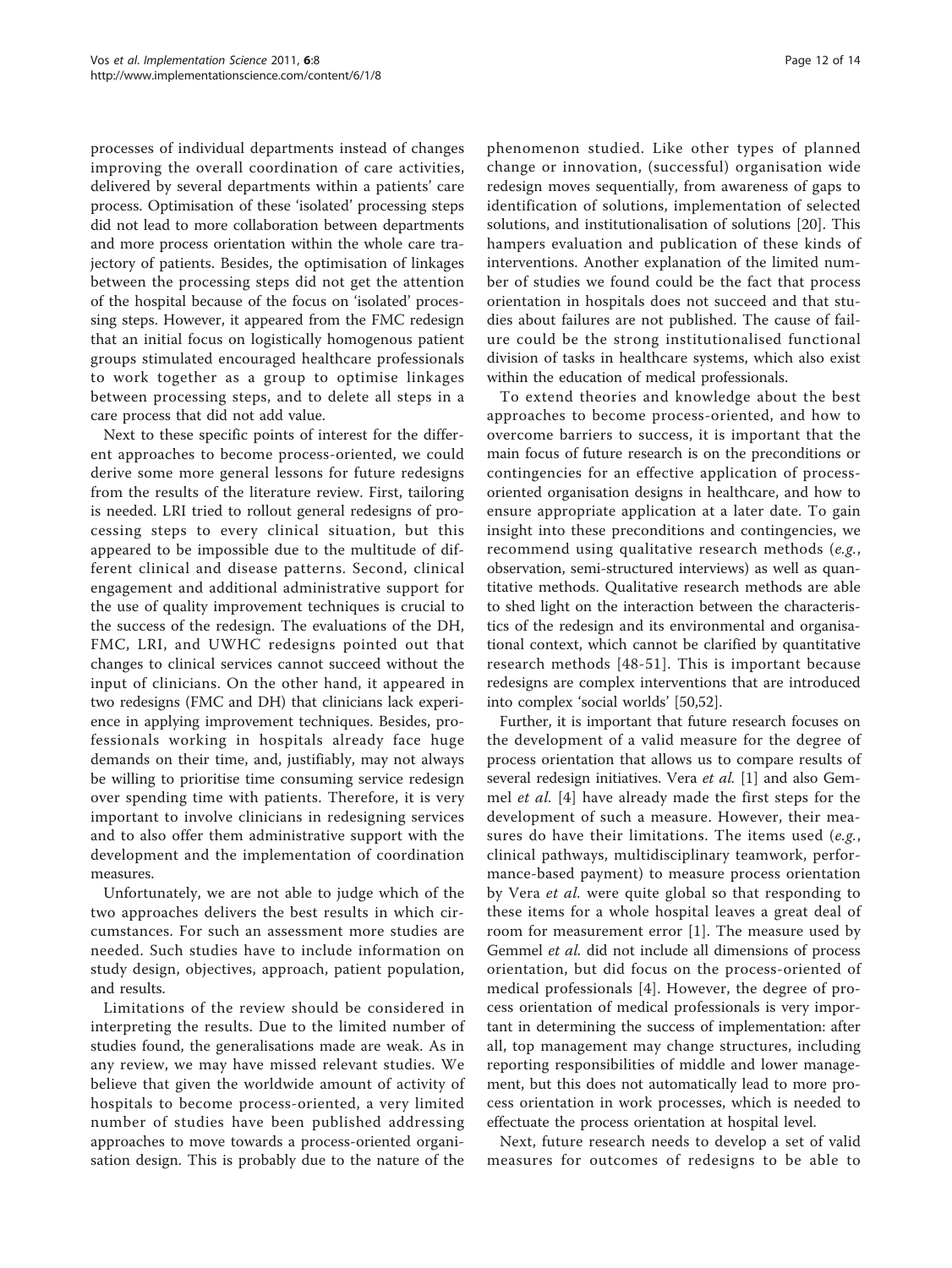<span id="page-12-0"></span>determine and compare results of redesigns. This set should consist of indicators for financial outcomes, operational efficiency, medical outcomes, patient satisfaction, and patient safety.

#### **Conclusions**

Due to the limitations of the evidence, it is not known which approach, implementation of coordination measures or organisational restructuring (with additional coordination measures), produces the best results in which situation. Therefore, more research is needed. Within this research, the use of qualitative methods in addition to quantitative measures is recommended to be able to understand the interaction between the characteristics of the redesigns and their context. Hospitals are advised to take the factors for failure described into account and to take suitable actions to counteract these obstacles on their way to become process-oriented organisations.

#### Acknowledgements and Funding

This research is funded by ZonMw, the Netherlands Organisation of Health Research and Development.

#### Author details

<sup>1</sup>NIVEL, Netherlands Institute for Health Services Research, P.O. Box 1568, 3500 BN Utrecht, the Netherlands. <sup>2</sup>Department of Medical Decision Making, Leiden University Medical Center, P.O. Box 9600, 2300 RC Leiden, the Netherlands. <sup>3</sup>NHS Swindon, Thamesdown Drive, Swindon, SN25 2AN, UK.<br><sup>4</sup>Impact, Dutch knowledge and advice conter for post disaster psychosogi <sup>4</sup>Impact, Dutch knowledge and advice center for post-disaster psychosocial care, P.O. Box 78, 1110 AB Diemen, the Netherlands. <sup>5</sup>Department of Sociology, Department of Human Geography, Utrecht University, P.O. Box 80140, 3508 TC Utrecht, the Netherlands. <sup>6</sup>The EMGO Institute for Health and Care Research (EMGO+), VU University Medical Centre Amsterdam, P.O. Box 7057, 1007 MB Amsterdam, the Netherlands. <sup>7</sup>Care and Public Health Research Institute (CAPHRI), Maastricht University Medical Centre+, P.O. Box 5800, 6202 AZ Maastricht, the Netherlands.

#### Authors' contributions

LV was responsible for designing the study, conducting the literature review, analysing and interpreting the data, and drafting the manuscript. SC assisted LV in designing the study, conducting the literature review and drafting the manuscript. MD assisted in interpreting the results and drafting the manuscript. PG, CW and GM participated in the design of the study, assisted in interpreting the results, the critical revision of the manuscript and its supervision. All authors have read and approved the final manuscript.

#### Competing interests

The authors declare that they have no competing interests.

Received: 11 December 2009 Accepted: 19 January 2011 Published: 19 January 2011

#### References

- 1. Vera A, Kuntz L: [Process-based organization design and hospital](http://www.ncbi.nlm.nih.gov/pubmed/17245203?dopt=Abstract) [efficiency.](http://www.ncbi.nlm.nih.gov/pubmed/17245203?dopt=Abstract) Health Care Manage Rev 2007, 32(1):55-65.
- Vissers JMH, Beech R: Health operations management: patient flow logistics in health care London: Routledge; 2005.
- 3. Braithwaite J: [Strategic management and organisational structure:](http://www.ncbi.nlm.nih.gov/pubmed/10138367?dopt=Abstract) [Transformational processes at work in hospitals.](http://www.ncbi.nlm.nih.gov/pubmed/10138367?dopt=Abstract) Aust Health Rev 1993, 16:383-404.
- Gemmel P, Vandeale D, Tambeur W: Hospital Process Orientation (HPO): The development of a measurement tool. Total Qual Manag Bus 2008, 19(12):1207-1217.
- 5. Lega F, DePietro C: [Converging patterns in hospital organization: beyond](http://www.ncbi.nlm.nih.gov/pubmed/16226138?dopt=Abstract) [the professional bureaucracy.](http://www.ncbi.nlm.nih.gov/pubmed/16226138?dopt=Abstract) Health Policy 2005, 74(3):261-281.
- 6. Van Merode GG: A prelude of 2004 Antwerp Quality Conference: Targets and target values - integrating quality management and costing. Accredit Qual Assur 2004, 9:168-171.
- 7. Taylor FW: The principles of scientific management New York: Harper & Row; 1911.
- 8. Hopp WJ, Spearman ML: Factory Physics. 2 edition. New York [etc.]: McGraw-Hill; 2001.
- 9. Van Merode F, Molema H, Goldschmidt H: GUM and six sigma approaches positioned as deterministic tools in quality target engineering. Accredit Qual Assur 2004, 10:32-36.
- 10. Ludwig M, Van Merode F, Groot W: Principal agent relationships and the efficiency of hospitals. Eur Journal Health Econ 2010, 11(3):291-304.
- 11. Love PED, Gunasekaran A, Li H: Putting an engine into re-engineering: toward a process-oriented organisation. Int J Oper Prod Man 1998, 18(9/ 10):937-949.
- 12. Davenport TH: Process Innovation: Reengineering Work Through Information Technology Boston: Harvard Business School Press; 1993.
- 13. Liker JK: The Toyota way: 14 management principles from the world's greatest manufacturer New York [etc.]: McGraw-Hill; 2004.
- 14. Hammer M, Champy J: Reengineering the Corporation: A Manifesto for Business Revolution London: Nicholas Brealey; 1993.
- 15. McCormack KP, Johnson WC: Business Process Orientation: Gaining the E-Business Competitive Advantage Boca Raton: CRC Press LLC; 2001.
- 16. Institute of Medicine: Crossing the Quality Chasm: A New Health System for the 21th Century Washington, DC: National Academy Press; 2001.
- 17. Schneller ES, Smeltzer LR: Strategic management of the health care supply chain San Francisco; 2006.
- 18. Davis K: [Paying for Care Episodes and Care Coordination.](http://www.ncbi.nlm.nih.gov/pubmed/17360996?dopt=Abstract) N Engl J Med 2007, 356(11):1166-1168.
- 19. Janssen R, Van Merode F: [Hospital management by product lines.](http://www.ncbi.nlm.nih.gov/pubmed/10122451?dopt=Abstract) Health Serv Manage Res 1991, 4(1):25-31.
- 20. Shortell SM, Kaluzny AD, (Eds): Health Care Management: Organization Design and Behaviour. 4 edition. Clifton Park: Thomson Delmar; 2000.
- 21. Vanhaverbeke W, Torremans H: Organizational structure in process-based organizations. Knowledge and Process Management 1999, 6(1):41-52.
- 22. Womack JP, Jones DT: Lean thinking: banish waste and create wealth in your corporation London [etc.]: Simon & Schuster; 2003.
- 23. Van den Heuvel J, Does RJ, Bogers AJ, Berg M: Implementing Six Sigma in The Netherlands. Joint Commission Journal on Quality and Safety 2006, 32(7):393-399.
- 24. Majchrzak A, Wang Q: Breaking the functional mind-set in process organizations. Harv Bus Rev 1996, 74(5):93-99.
- 25. Van Merode GG: Planning and reaction in care logistics. Oration (in Dutch). Universiteit Maastricht; 2002.
- 26. Villa S, Barbieri M, Lega F: [Restructuring patient flow logistics around](http://www.ncbi.nlm.nih.gov/pubmed/19469455?dopt=Abstract) [patient care needs: implications and practicalities from three critical](http://www.ncbi.nlm.nih.gov/pubmed/19469455?dopt=Abstract) [cases.](http://www.ncbi.nlm.nih.gov/pubmed/19469455?dopt=Abstract) Health Care Manag Sci 2009, 12(2):155-165.
- 27. Hall P: [Interprofessional teamwork: Professional cultures as barriers.](http://www.ncbi.nlm.nih.gov/pubmed/16096155?dopt=Abstract) J Interprof Care 2005, , Supplement 1: 188-196.
- 28. Kvarnström S: [Difficulties in collaboration: A critical incident study of](http://www.ncbi.nlm.nih.gov/pubmed/18320453?dopt=Abstract) [interprofessional healthcare teamwork.](http://www.ncbi.nlm.nih.gov/pubmed/18320453?dopt=Abstract) J Interprof Care 2008, 22(2):191-203.
- 29. Van Raak A, Groothuis S, Van der Aa R, Limburg M, Vos L: [Shifting Stroke](http://www.ncbi.nlm.nih.gov/pubmed/20695954?dopt=Abstract) [care from the hospital to the nursing home: explaining the outcomes of](http://www.ncbi.nlm.nih.gov/pubmed/20695954?dopt=Abstract) [a Dutch case.](http://www.ncbi.nlm.nih.gov/pubmed/20695954?dopt=Abstract) J Eval Clin Pract 2010, 16(6):1203-8.
- 30. Scott WR: Institutions and organizations. 2 edition. Thousand Oaks: Sage; 2001.
- 31. Van Raak A, Paulus A, Cuijpers R, Velde C: [Problems of integrated palliative](http://www.ncbi.nlm.nih.gov/pubmed/18261949?dopt=Abstract) [care: A Dutch case study and cooperation in the region of Arnhem.](http://www.ncbi.nlm.nih.gov/pubmed/18261949?dopt=Abstract) Health Place 2008, 14(4):768-778.
- 32. Pawson R, Greenhalgh T, Harvey G, Walshe K: [Realist Review a new](http://www.ncbi.nlm.nih.gov/pubmed/16053581?dopt=Abstract) [method of systematic review designed for complex policy interventions.](http://www.ncbi.nlm.nih.gov/pubmed/16053581?dopt=Abstract) J Health Serv Res Policy 2005, 10(S1):21-34.
- 33. Catananti C, Celani F, Cambieri A, De Angelis C: [Phase 1: identifying](http://www.ncbi.nlm.nih.gov/pubmed/9689848?dopt=Abstract) [critical success factors.](http://www.ncbi.nlm.nih.gov/pubmed/9689848?dopt=Abstract) Rays 1998, 23(2):270-287.
- 34. Catananti C, Celani F, Marchetti M: [Management process reengineering of](http://www.ncbi.nlm.nih.gov/pubmed/9689850?dopt=Abstract) the 'Policlinico A. Gemelli'[: outcomes of testing.](http://www.ncbi.nlm.nih.gov/pubmed/9689850?dopt=Abstract) Rays 1998, 23(2):295-309.
- 35. Marano P, Fioretti P, Bellomo S, Ceruti R, Masera P, Zaccheo L: [Hospital](http://www.ncbi.nlm.nih.gov/pubmed/9689847?dopt=Abstract) [Reengineering Project at the](http://www.ncbi.nlm.nih.gov/pubmed/9689847?dopt=Abstract) 'Policlinico A. Gemelli.'. Rays 1998, 23(2):263-269.